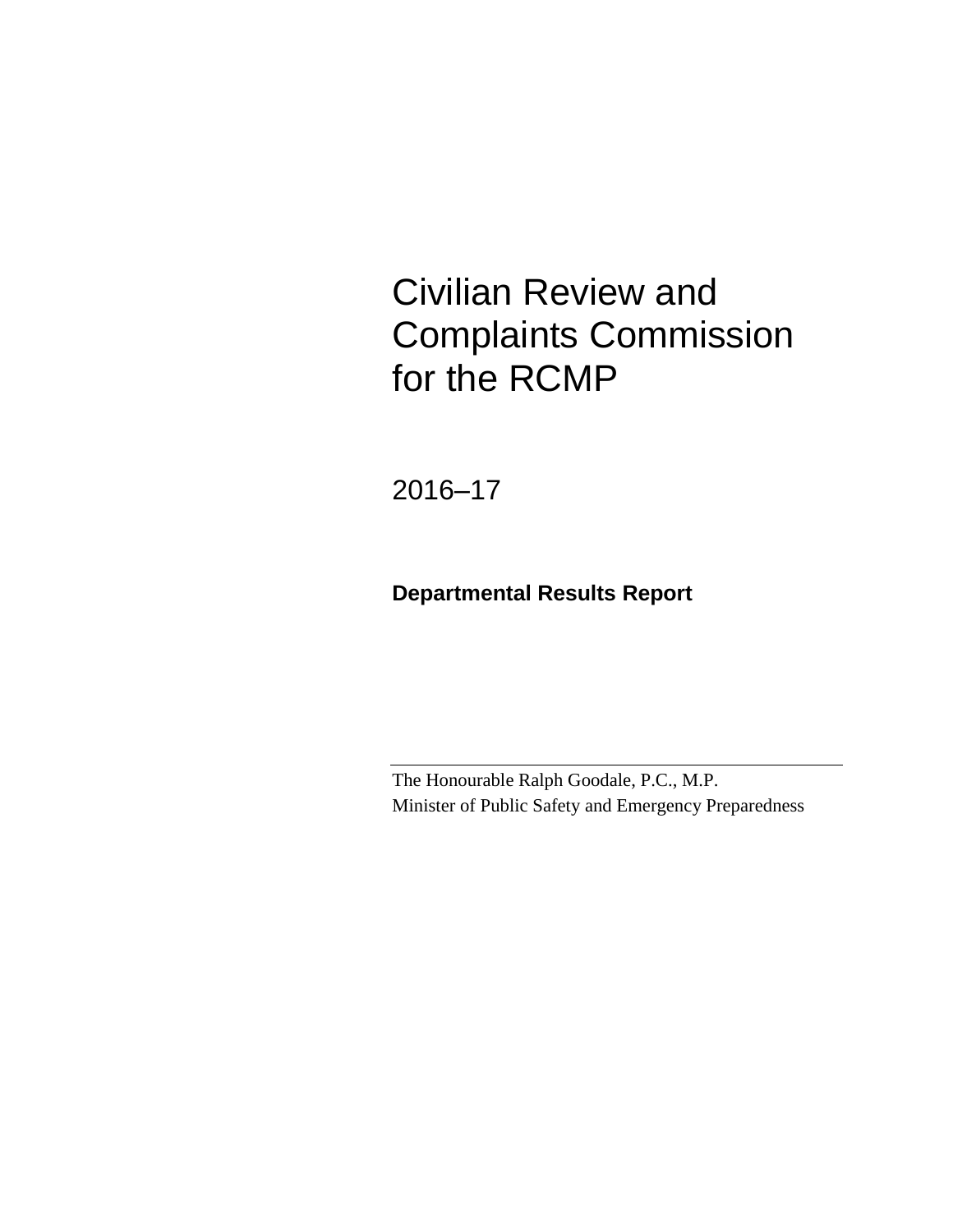© Her Majesty the Queen in Right of Canada, represented by the Civilian Review and Complaints Commission for the Royal Canadian Mounted Police, 2017

\_\_\_\_\_\_\_\_\_\_\_\_\_\_\_\_\_\_\_\_\_\_\_\_\_\_\_\_\_\_\_\_\_\_\_\_\_\_\_\_\_\_\_\_\_\_\_\_\_\_\_\_\_\_\_\_\_\_\_\_\_\_\_\_\_\_\_\_\_\_\_\_

Catalogue No.: PS75-7E-PDF ISSN 2561-2425

This document is available on the Civilian Review and Complaints Commission for the Royal Canadian Mounted Police website at[: http://www.crcc-ccetp.gc.ca.](http://www.crcc-ccetp.gc.ca/)

This document is available in alternative formats upon request.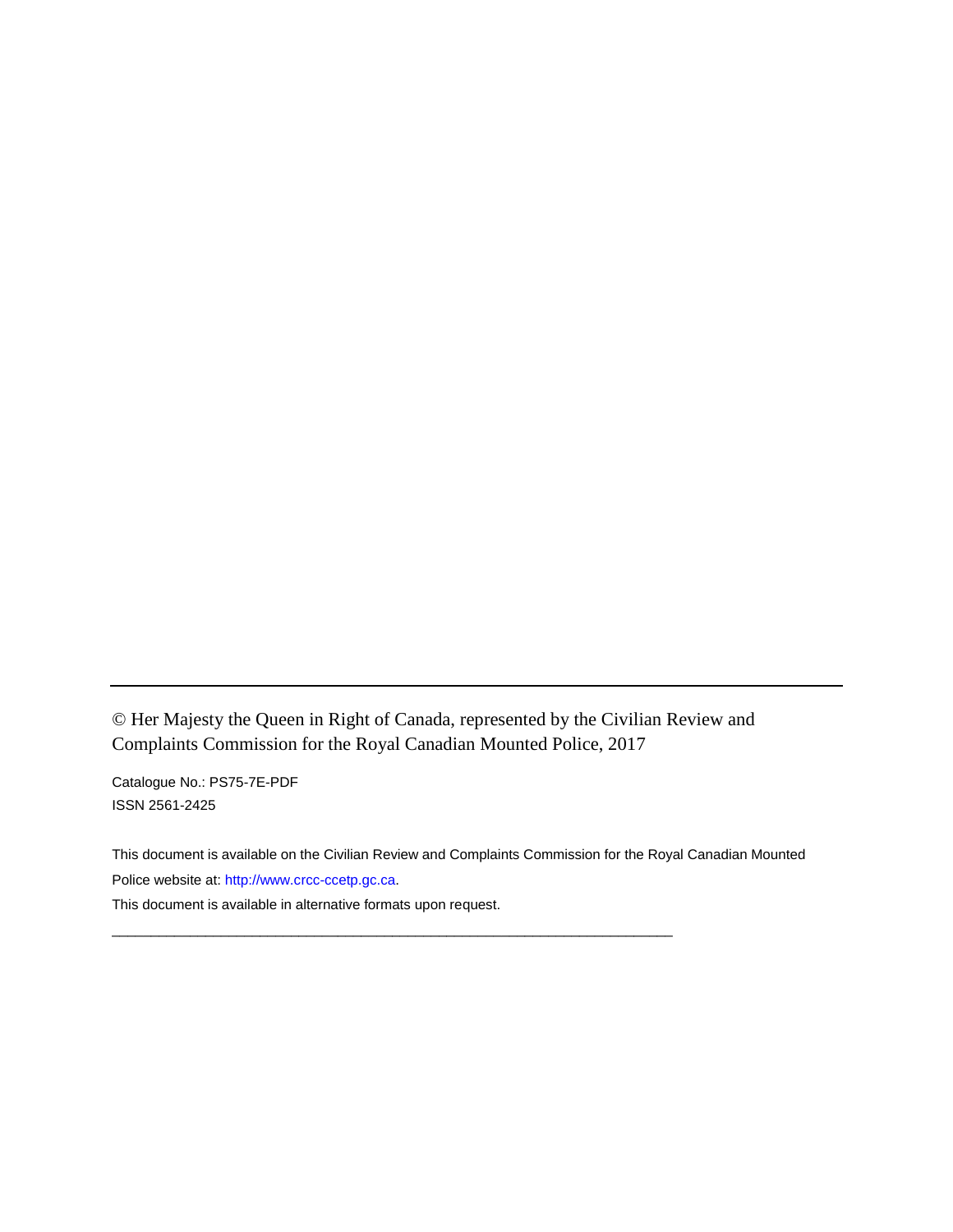# Table of contents

| Raison d'être, mandate and role: who we are and what we do 5    |
|-----------------------------------------------------------------|
|                                                                 |
|                                                                 |
|                                                                 |
|                                                                 |
|                                                                 |
|                                                                 |
|                                                                 |
|                                                                 |
| Analysis of trends in spending and human resources  15          |
|                                                                 |
|                                                                 |
|                                                                 |
| Alignment of spending with the whole-of-government framework 17 |
| Financial statements and financial statements highlights  18    |
|                                                                 |
|                                                                 |
|                                                                 |
|                                                                 |
|                                                                 |
|                                                                 |
| Supporting information on lower-level programs  19              |
|                                                                 |
|                                                                 |
|                                                                 |
|                                                                 |
|                                                                 |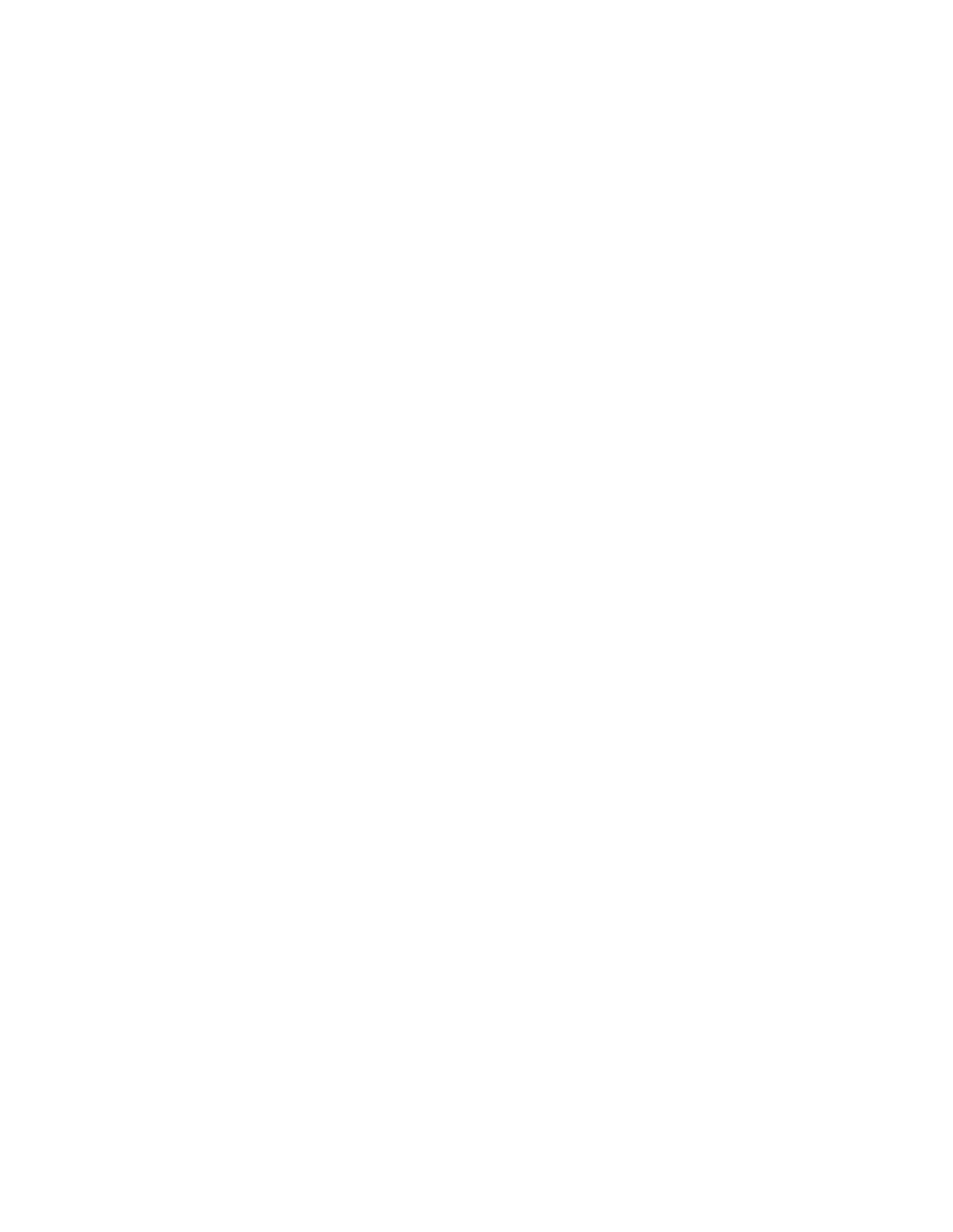## <span id="page-4-0"></span>Institutional Head's message

I am pleased to present the 2016-17 Departmental Results Report for the Civilian Review and Complaints Commission for the Royal Canadian Mounted Police (CRCC).

Among the Commission's most notable achievements for this period is its completion of a follow-up report to its 2013 Public Interest Investigation Report into Workplace Harassment in the RCMP. This second examination, launched at the request of the Minister of Public Safety, found that the RCMP had not adequately implemented the recommendations made in the Commission's 2013 Report. Harassment remains a serious and persistent problem for the RCMP, and RCMP culture needs to change.

The Commission's second review of this matter made a number of recommendations, including that steps be taken to professionalize elements of the RCMP organizational structure and modernize its governance. The Commission holds the view that full implementation of the recommendations made in both reports will contribute to enhancing public trust in this important Canadian Institution.

This year marked the first anniversary of the CRCC's new Public Complaint Intake Unit. The restructuring of this front-line public service and its relocation to the Commission's offices in Ottawa have resulted in a more effective and accessible public complaint process while enhancing the integration of the intake, investigation and review aspects of all public complaints. This new service delivery model has also resulted in operational efficiencies that have allowed the Commission to invest in new programming without requiring additional funding.

For example, in 2016, the Commission established a regional presence in British Columbia, with the objective of facilitating the development of direct relationships with stakeholders. The initial focus has been on Indigenous communities and supporting Commission-led investigations of public complaints originating in these communities.

In addition, significant inroads have been made during the last twelve months to increase public awareness of the Commission's role across the country. Particular attention was focused on developing relationships with remote communities and Indigenous peoples who are policed by the RCMP.

As always, the Commission's goal is to support the RCMP by building processes that enhance public trust in this critical Canadian law enforcement institution.

Guy Bujold Interim Vice-chairperson and Acting Chairperson

\_\_\_\_\_\_\_\_\_\_\_\_\_\_\_\_\_\_\_\_\_\_\_\_\_\_\_\_\_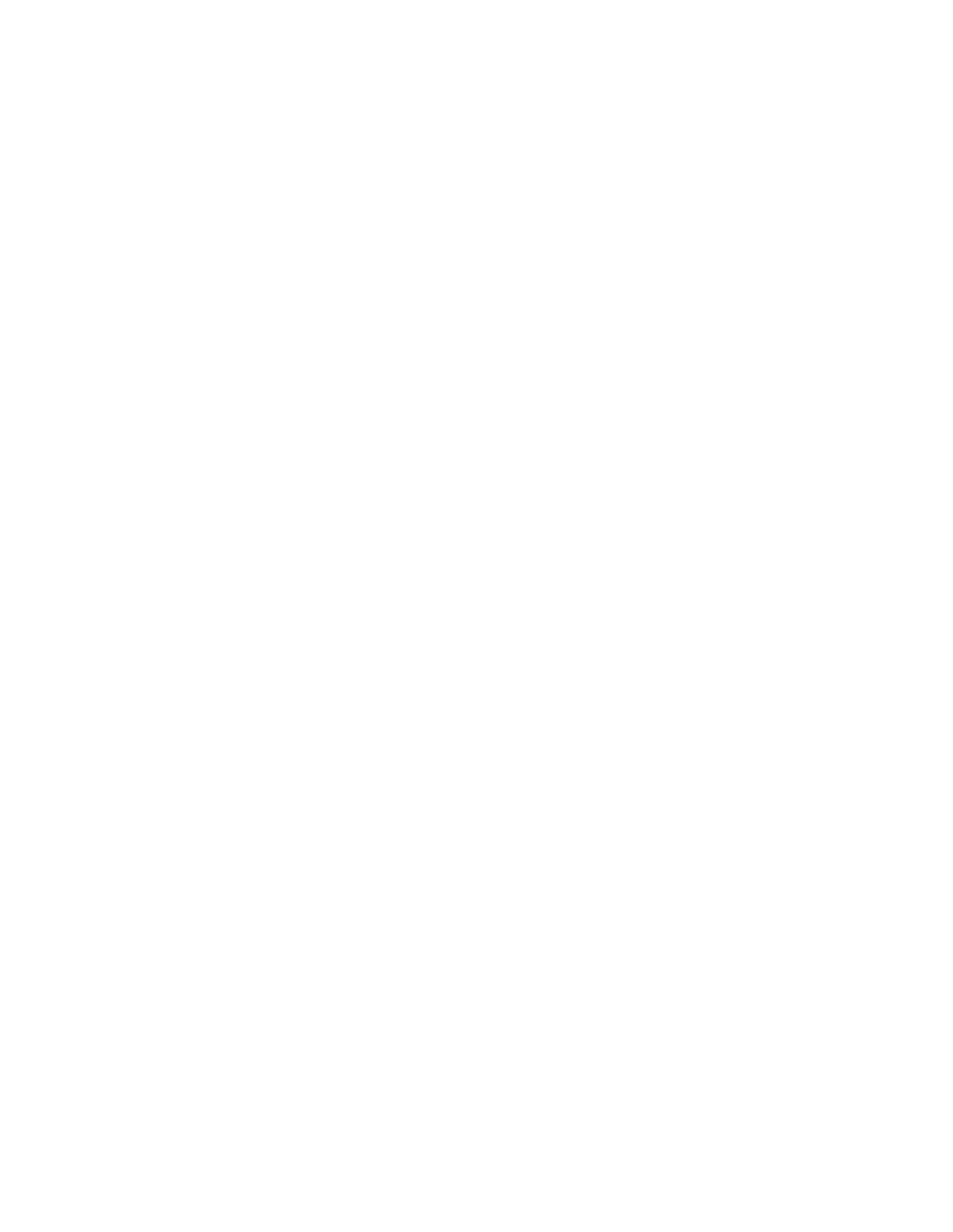## <span id="page-6-0"></span>Results at a glance



### **Key Results**

- $\checkmark$  Increased public awareness of the Commission's role and developed relationships with a number of communities and Indigenous peoples.
- $\checkmark$  Established an office in British Columbia (BC) following our investigation into policing practices in northern BC, and amidst growing public concern surrounding policing in remote communities.
- $\checkmark$  Issued follow-up report to our 2013 public interest investigation report into workplace harassment in the RCMP.

For more information on the department's plans, priorities and results achieved, see the "Results: what we achieved" section of this report.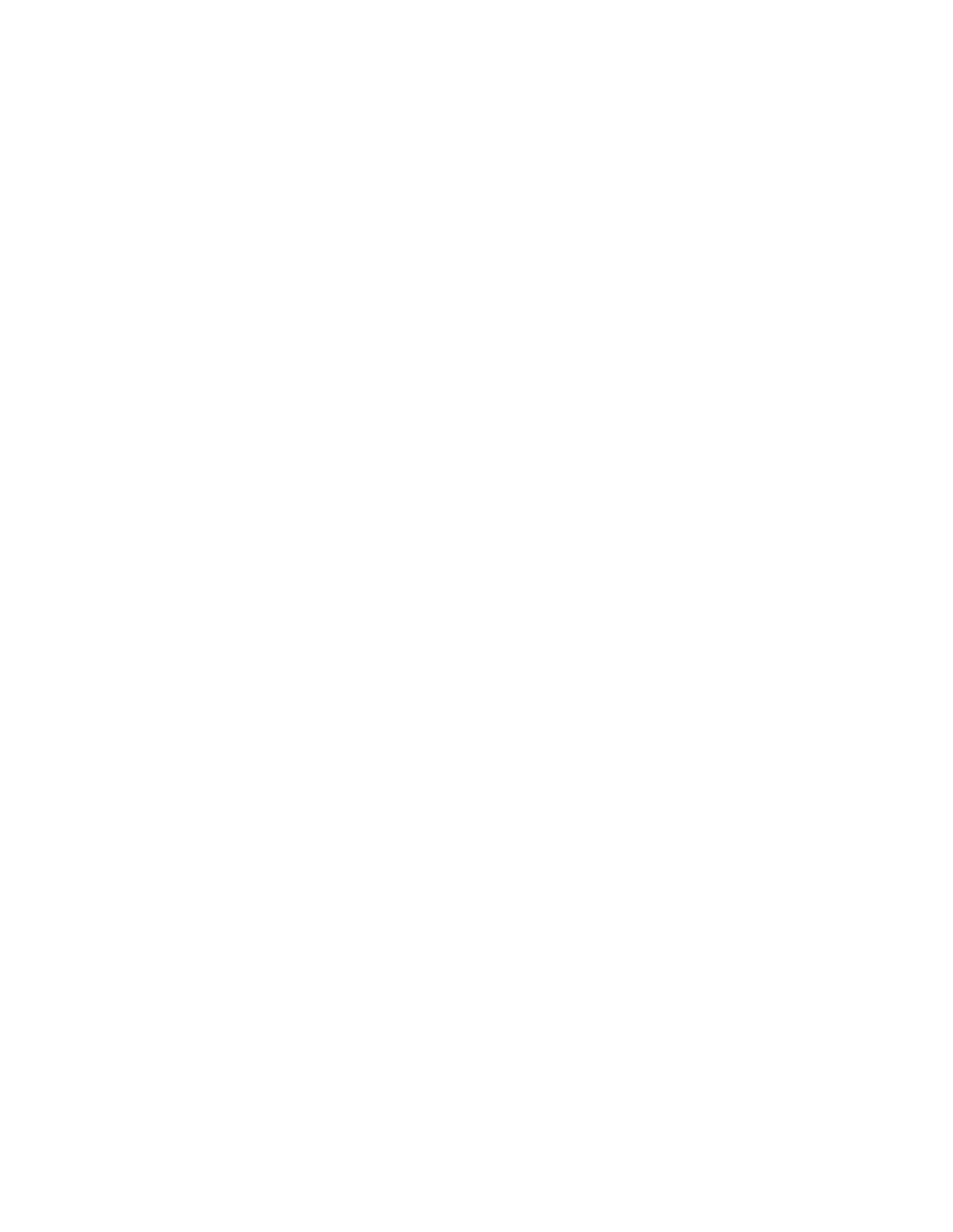## <span id="page-8-0"></span>Raison d'être, mandate and role: who we are and what we do

## <span id="page-8-1"></span>Raison d'être

The Civilian Review and Complaints Commission for the Royal Canadian Mounted Police (the Commission) is an independent agency created by Parliament and is not part of the Royal Canadian Mounted Police (RCMP). The Commission's fundamental role is to provide civilian review of the conduct of RCMP members in carrying out their policing duties, thereby holding the RCMP accountable to the public. The Commission ensures that complaints about the conduct of RCMP members are examined fairly and impartially. Its findings and recommendations help identify and remedy policing problems which stem from the conduct of individual RCMP members or from deficiencies in RCMP policies or practices. The Commission also conducts reviews of specified RCMP activities, reports to provinces which contract RCMP services, conducts research, program outreach and public education, and provides independent observers to investigations of serious incidents involving RCMP members.

## <span id="page-8-2"></span>Mandate and role

The Commission is an agency of the federal government, distinct and independent from the RCMP. Its mission is to enhance the accountability of the RCMP by providing civilian review of RCMP activities and member conduct.

As set out in Parts VI and VII of the *Royal Canadian Mounted Police Act*, the mandate of the Commission is to:

- Receive complaints from the public about the conduct of RCMP members;
- Conduct reviews when complainants are not satisfied with the RCMP's handling of their complaints;
- Initiate complaints and investigations into RCMP conduct when it is in the public interest to do so;
- Review specified activities; and
- Report findings and make recommendations.

For more general information about the department, see the "Supplementary information" section of this report. For more information on the department's organizational mandate letter commitments, see the [Minister's mandate letter.](http://pm.gc.ca/eng/mandate-letters)<sup>i</sup>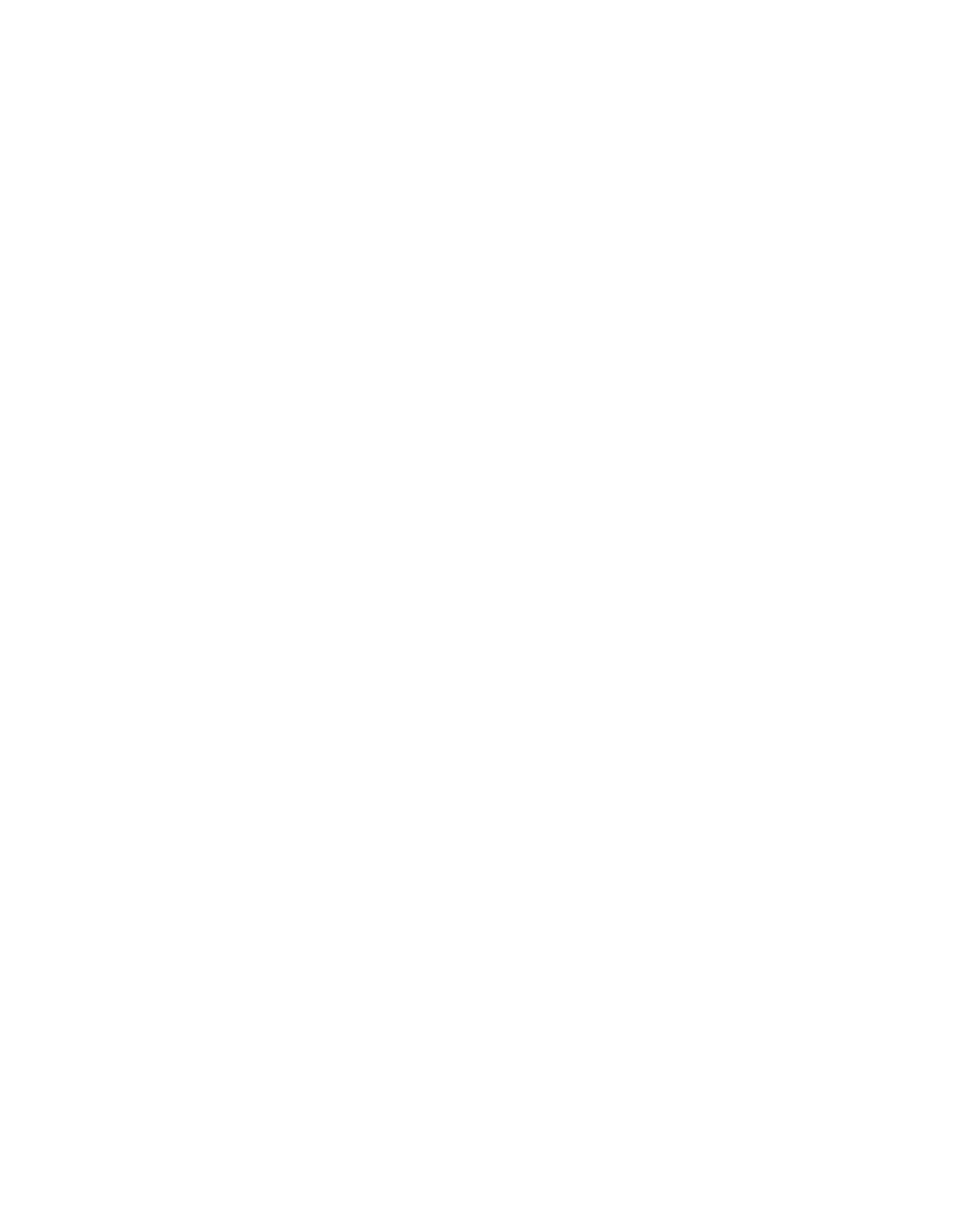## <span id="page-10-0"></span>Operating context and key risks

## <span id="page-10-1"></span>Operating context

The public accountability of policing organizations and the civilian oversight of police conduct continues to be of concern to Canadians. Timely, thorough and independent review of police conduct, especially in circumstances that attract wide public interest, is essential to maintaining public confidence in law enforcement.

The Commission's authorities, which came into effect in late 2014, provide for the initiation of investigation into and evaluation of police conduct, policy and practice in appropriate circumstances, enhancing the transparency and independence of the public complaint investigation process.

These new authorities have brought increased expectations from the public as well as provincial and municipal governments who contract for policing services from the RCMP.

The Commission must be able to respond to emerging law enforcement issues and be seen as providing valued input not only with respect to the conduct of RCMP police officers in the performance of their duties, but also in the evolution of law enforcement practices as they adapt to changing social, cultural and community dynamics across the country.

The Commission must carefully manage its resources to ensure it is able to respond in a timely and effective way to incidents where RCMP member conduct is brought into question through an individual public complaint or as a result of a broader concern expressed by political leaders, community stakeholders and interest groups.

The Commission has continued to refine its structure and business model, identifying efficiencies that reduce administrative costs and enhance operational processes, and ensures that the bulk of its resources are focused on its primary objectives. The most significant business change undertaken over this reporting period was the new Intake Unit and its move to the national capital region. Our public complaint, review and investigation teams operating in concert has allowed us to streamline processes, provide better service to the public and reallocate funding to new programs for the Commission.

In 2016, following our investigation into policing practices in northern British Columbia, and amidst growing public concern surrounding policing in remote communities generally, the Commission established an office in British Columbia. This will facilitate direct relationships with stakeholders and allow us to conduct more public complaint investigations in the first instance and more closely monitor those left to the RCMP.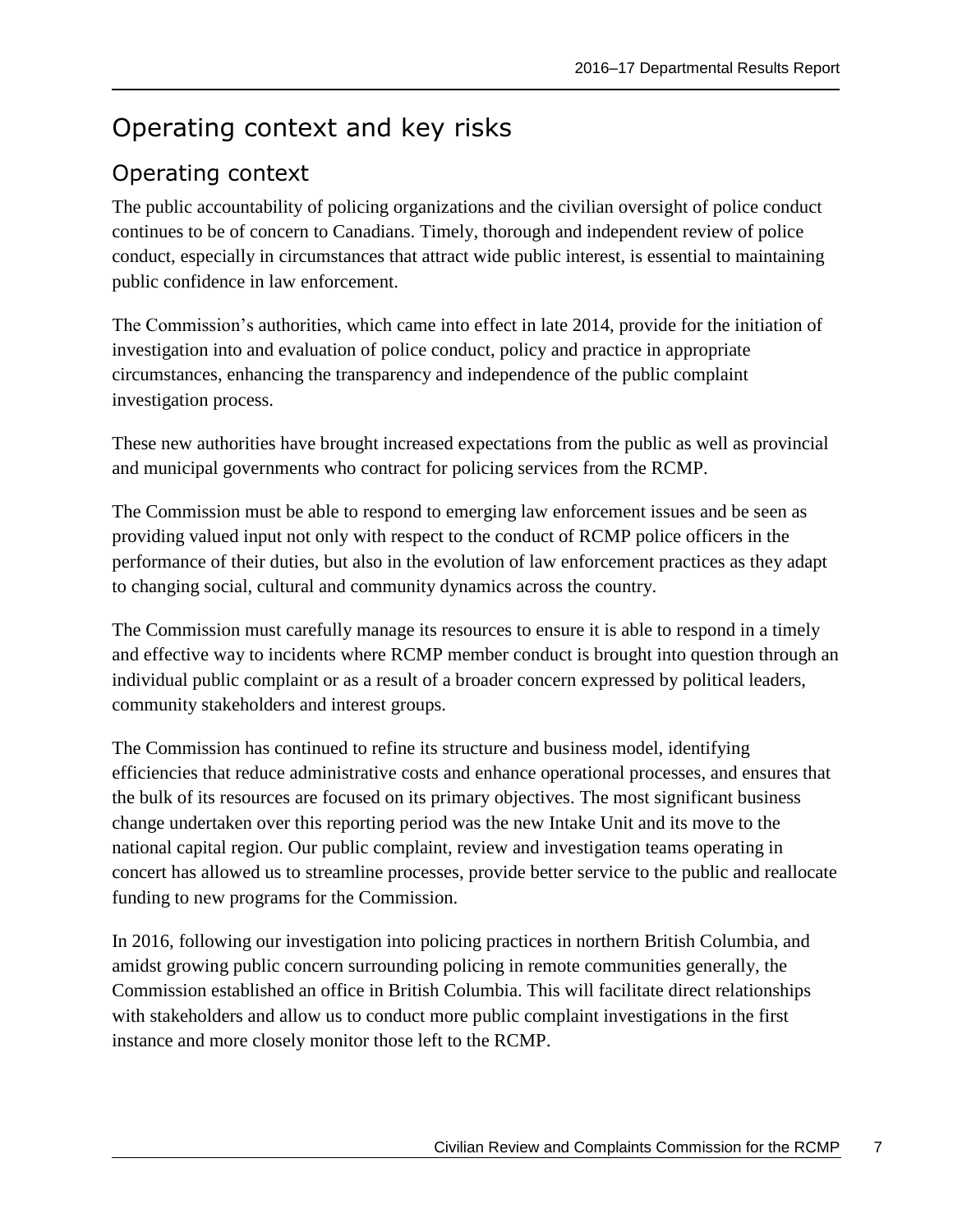## <span id="page-11-0"></span>Key risks

Key risks

| <b>Risks</b>                                                                  | <b>Mitigating strategy and</b><br><b>effectiveness</b>                                                                                                                                                                                                                                                                                                                                                                                                                                                                                                                                                                  | <b>Link to the</b><br>department's Programs                                          | <b>Link to mandate letter</b><br>commitments or to<br>government-wide and<br>departmental priorities |
|-------------------------------------------------------------------------------|-------------------------------------------------------------------------------------------------------------------------------------------------------------------------------------------------------------------------------------------------------------------------------------------------------------------------------------------------------------------------------------------------------------------------------------------------------------------------------------------------------------------------------------------------------------------------------------------------------------------------|--------------------------------------------------------------------------------------|------------------------------------------------------------------------------------------------------|
| RCMP Implementation of As the Commission's<br>Commission's<br>Recommendations | recommendations to the<br>RCMP are not binding,<br>there is a risk that key<br>recommendations will not<br>be implemented. The<br>Commission maintained<br>its systematic tracking of<br>recommendations made<br>to the RCMP. It also met<br>regularly with RCMP<br>officials to discuss the<br>manner and timing in<br>which the Commission's<br>recommendations are<br>being implemented.                                                                                                                                                                                                                             | Civilian review of RCMP<br>members' conduct in the<br>performance of their<br>duties | Departmental priority:<br>Enhancing public<br>confidence in the RCMP                                 |
| Responding to Major<br><b>Policing Events</b>                                 | The Commission has no<br>control over serious<br>incidents between the<br>RCMP and the public.<br>Such events may impact<br>on workloads across the<br>Commission and have<br>the potential to negatively<br>affect the maintenance of<br>service standards.<br>The Commission has a<br>supply arrangement for<br>specialized investigators,<br>and continued to track<br>workloads, and, where<br>needed, reallocated staff<br>to priority areas.<br>The Commission must<br>ensure that it has<br>resources available to<br>respond appropriately to<br>any incidents that may<br>arise throughout the<br>fiscal year. | Civilian review of RCMP<br>members' conduct in the<br>performance of their<br>duties | Departmental priority:<br>Enhancing public<br>confidence in the RCMP                                 |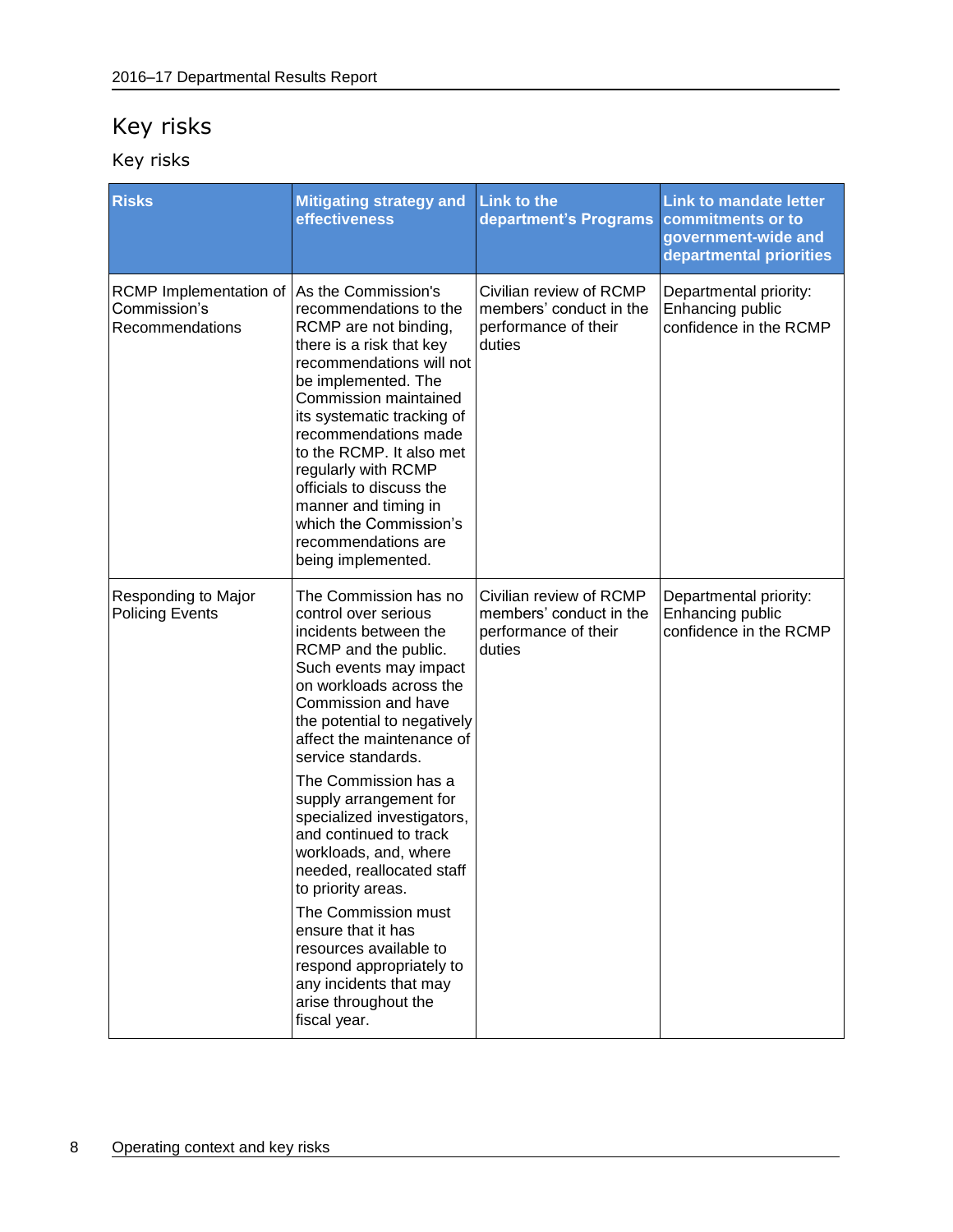## <span id="page-12-0"></span>Results: what we achieved

### <span id="page-12-1"></span>Programs

### **Civilian review of RCMP members' conduct in the performance of their duties**

#### **Description**

The Commission is an independent agency created by Parliament to provide fair and independent civilian review of RCMP members' conduct in the performance of their duties. The Commission accomplishes this by receiving complaints from the public about the conduct of RCMP members, and monitoring the RCMP's investigation of such complaints. Where a complainant is not satisfied with the outcome of the RCMP's response to a complaint, a request can be made to the Commission for an independent review of the members' conduct and the RCMP's handling of the matter. In reviewing complaints, the Commission may find that it is satisfied with the RCMP's handling of the complaint, or it may make findings and recommendations to the RCMP Commissioner and the Minister of Public Safety and Emergency Preparedness with respect to matters addressed in the complaint. The Commission also has the mandate to conduct reviews of specified RCMP activities; report to provinces and territories which contract RCMP services; conduct research, program outreach and public education; and provide independent observers to investigations of serious incidents involving RCMP members.

#### **Results**

#### Results achieved

The workload associated with the Commission's core function—receiving, processing and monitoring public complaints and independently reviewing RCMP public complaint investigations—mirrored that of previous years. Of note is the unprecedented number of public interest investigations the Commission had in progress during the course of the year.

The Commission processed 2,761 complaints regarding the on-duty conduct of RCMP members in 2016-17. Of these complaints, 2,291 were lodged with the Commission, while 470 were made directly to the RCMP.

This year marked the first anniversary of the CRCC's new Intake Unit and its move to the national capital region. Our public complaint, review and investigation teams operating in concert has allowed us to streamline processes, provide better service to the public and reallocate funding to new programs for the Commission.

For example, in 2016, following our investigation into policing practices in northern British Columbia, and amidst growing public concern surrounding policing in remote communities generally, the Commission established an office in British Columbia.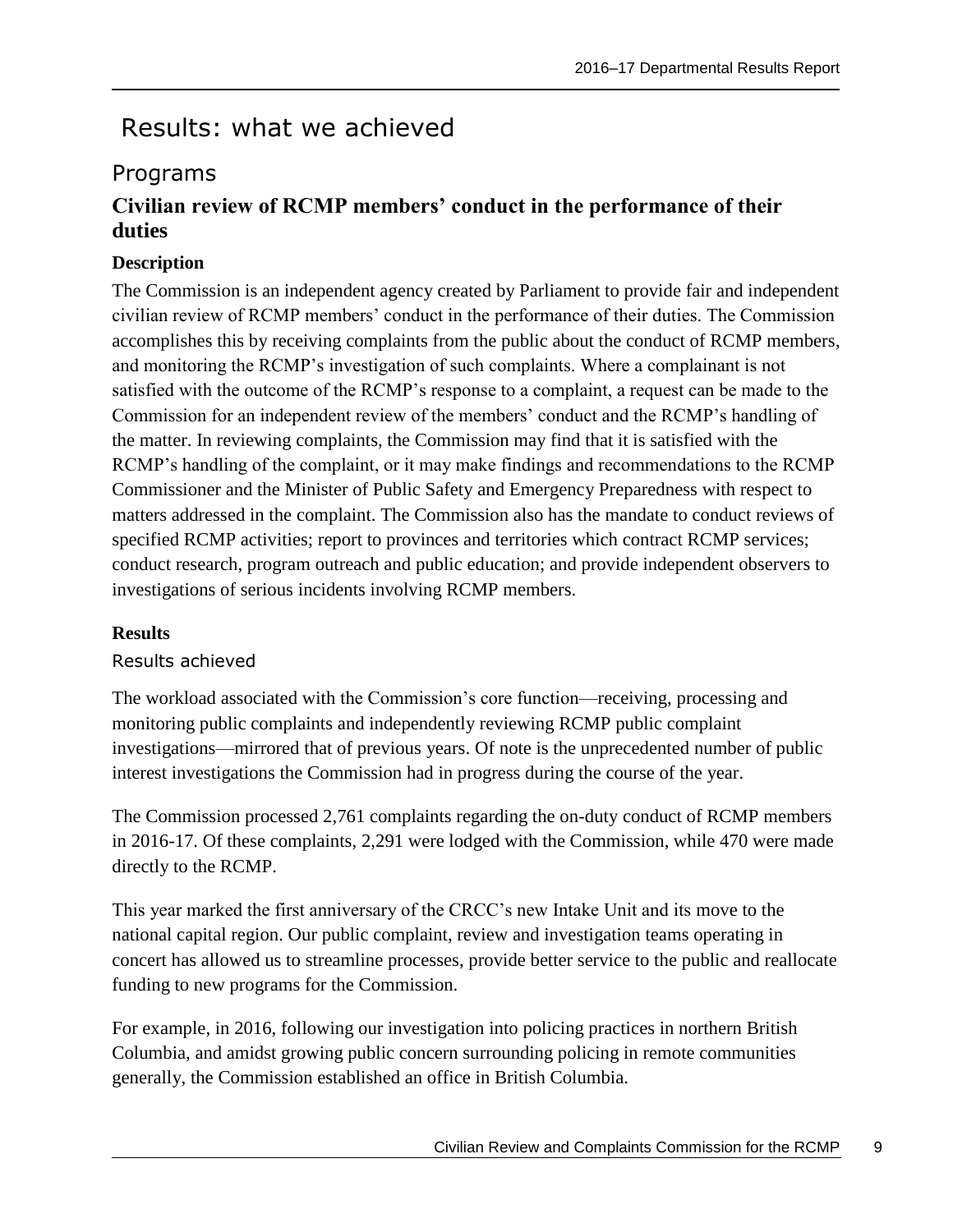This will facilitate direct relationships with stakeholders and allow us to conduct more public complaint investigations in the first instance and more closely monitor those left to the RCMP, thus modernizing our delivery service to better reflect the government's priority of improving the relationships with Indigenous peoples.

Significant inroads have been made during the last twelve months to increase public awareness of the Commission's role and I am encouraged by our developing relationships with a number of communities and Indigenous peoples.

Initial feedback from our partners in British Columbia indicates that we are on the right path. We are advancing an oversight model that has potential for implementation in other parts of Canada and thereby contributing to the RCMP's ability to enhance public trust.

Regrettably, the follow-up report to our 2013 Public Interest Investigation Report into Workplace Harassment in the RCMP found that our recommendations, which were aimed at addressing harassment and fostering respectful workplaces, have not been adequately implemented to date.

The 2017 follow-up report found that harassment remains a serious and persistent problem for the RCMP and that RCMP culture needs to change.

Since the public release of the report into workplace harassment in the RCMP, the Commission has heard from many serving and former RCMP members who endorse the findings and recommendations. The Commission recommended that the Minister of Public Safety professionalize elements of the RCMP organizational structure and moreover, that steps be taken to modernize the RCMP's governance structure. The recommendations would contribute to enhancing public trust in this important Canadian Institution.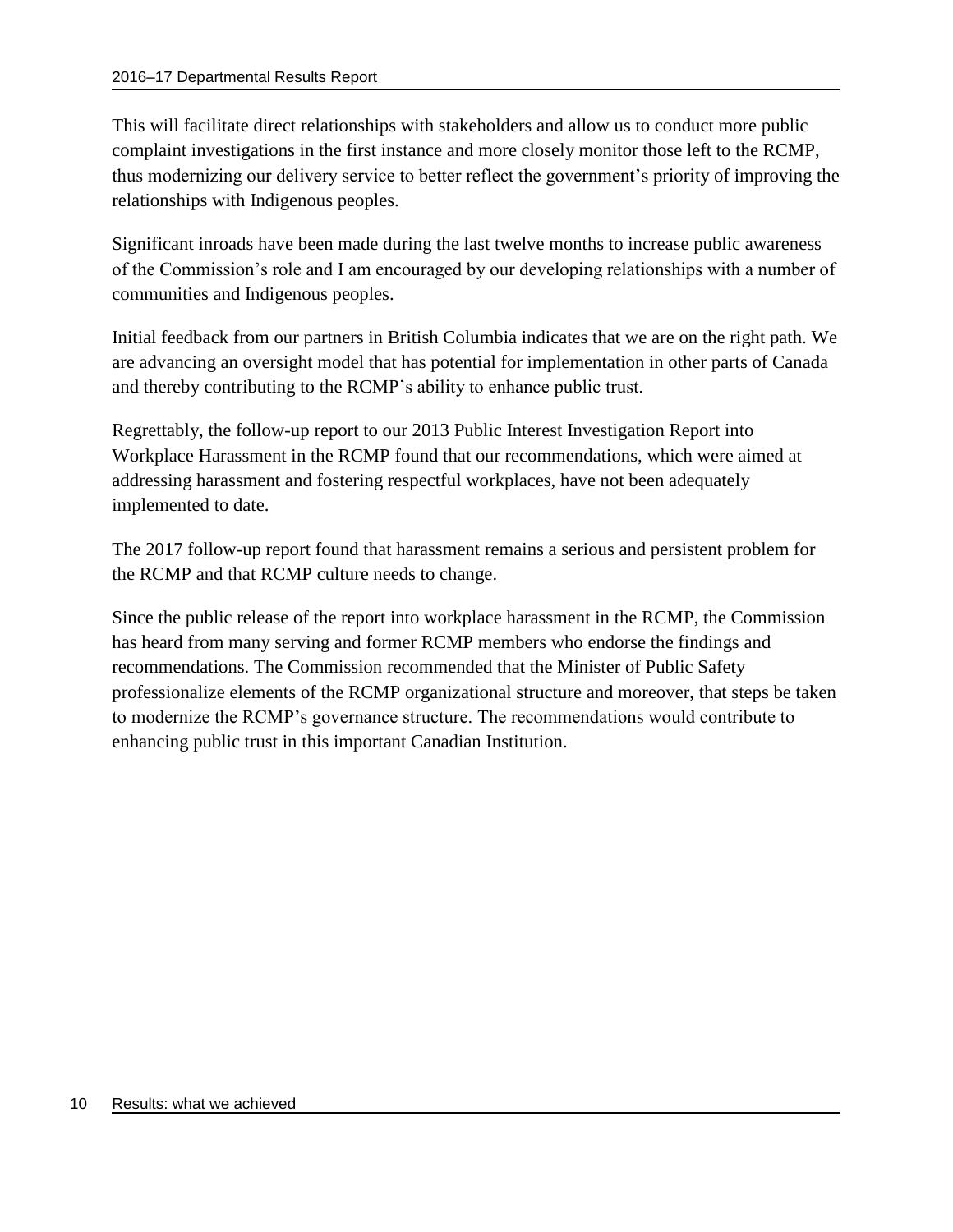| <b>Expected</b><br><b>results</b>                                        | <b>Performance</b><br><b>indicators</b>                                                      | <b>Target</b>     | Date to achieve<br>target | 2016-17<br><b>Actual</b><br><b>results</b> | 2015-16<br><b>Actual</b><br><b>results</b> | 2014-15<br><b>Actual</b><br><b>results</b> |
|--------------------------------------------------------------------------|----------------------------------------------------------------------------------------------|-------------------|---------------------------|--------------------------------------------|--------------------------------------------|--------------------------------------------|
| Increased<br>transparency<br>and public<br>accountability<br>of the RCMP | Increased % of<br>public confidence<br>in the complaint<br>process over a<br>two-year period | 1%<br>increase    | March 2018                | $N/A^*$                                    | $N/A^*$                                    | $N/A^*$                                    |
|                                                                          | Increased % of<br>accepted<br>recommendations<br>implemented over<br>a two-year period       | $1\%$<br>increase | March 2018                | $N/A^*$                                    | $N/A^*$                                    | $N/A^*$                                    |
| Enhanced<br>accountability<br>to RCMP<br>contracting<br>provinces        | Increased % of<br>contracting partner<br>confidence in the<br>RCMP over a<br>two-year period | 1%<br>increase    | <b>March 2018</b>         | $N/A^*$                                    | $N/A^*$                                    | $N/A^*$                                    |

\*The Commission relied on performance results drawn from the RCMP's public opinion research conducted as part of its core survey program. Core survey results were not published by the RCMP for the reporting period.

#### Budgetary financial resources (dollars)

| $2016 - 17$<br><b>Main Estimates</b> | $2016 - 17$<br>Planned spending Total authorities | 2016-17<br>available for use | $ 2016 - 17$<br><b>Actual spending</b><br>(authorities used) (actual minus | $2016 - 17$<br><b>Difference</b><br>planned) |
|--------------------------------------|---------------------------------------------------|------------------------------|----------------------------------------------------------------------------|----------------------------------------------|
| 6,317,800                            | 6,317,800                                         | 7,739,551                    | 6,523,302                                                                  | 205,502                                      |

#### Human resources (full-time equivalents)

| $2016 - 17$<br><b>Planned</b> | 2016-17<br><b>Actual</b> | $ 2016 - 17$<br><b>Difference</b><br>(actual minus planned) |
|-------------------------------|--------------------------|-------------------------------------------------------------|
| 45                            | 43                       | (2)                                                         |

The information presented in this report is at the lower-level program for the Civilian Review and Complaints Commission for the RCMP and is available in the [TBS InfoBase.](https://www.tbs-sct.gc.ca/ems-sgd/edb-bdd/index-eng.html)<sup>ii</sup>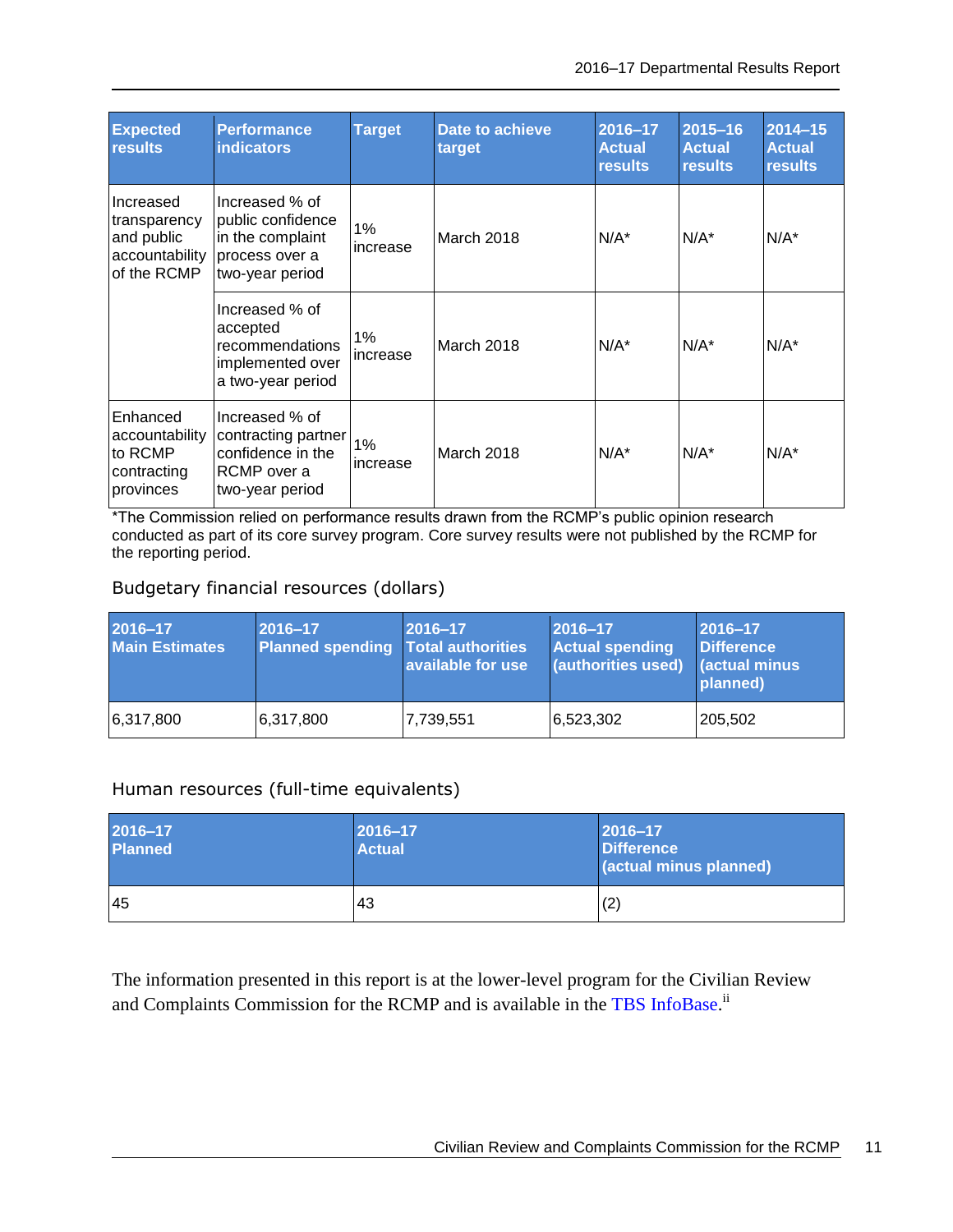## <span id="page-15-0"></span>Internal Services

### **Description**

Internal Services are those groups of related activities and resources that the federal government considers to be services in support of programs and/or required to meet corporate obligations of an organization. Internal Services refers to the activities and resources of the 10 distinct service categories that support Program delivery in the organization, regardless of the Internal Services delivery model in a department. The 10 service categories are: Management and Oversight Services; Communications Services; Legal Services; Human Resources Management Services; Financial Management Services; Information Management Services; Information Technology Services; Real Property Services; Materiel Services; and Acquisition Services.

### **Results**

**Ensure that the most effective and efficient tools and administrative support are in place to facilitate the transition to the new mandate.**

To respond to the requirements of its expanded mandate, the Commission continued to ensure that its resources are deployed in the most effective and efficient manner possible. Its operational and administrative structures, tools and processes were focused on supporting the delivery of its priorities. Streamlining business processes and employing strategies and technologies which enhance operational efficiency reduced the internal services costs. Key objectives for this reporting period include:

- Completing the final phase of the Commission's IT transformation plan.
- Continuing the refinement of the case management system and its use in all aspects of the complaint and review processes.

Enhancing the efficiency of the Commission's Human Resources program by establishing an inhouse service, replacing the current services model which is delivered by Public Safety Canada through an MOU.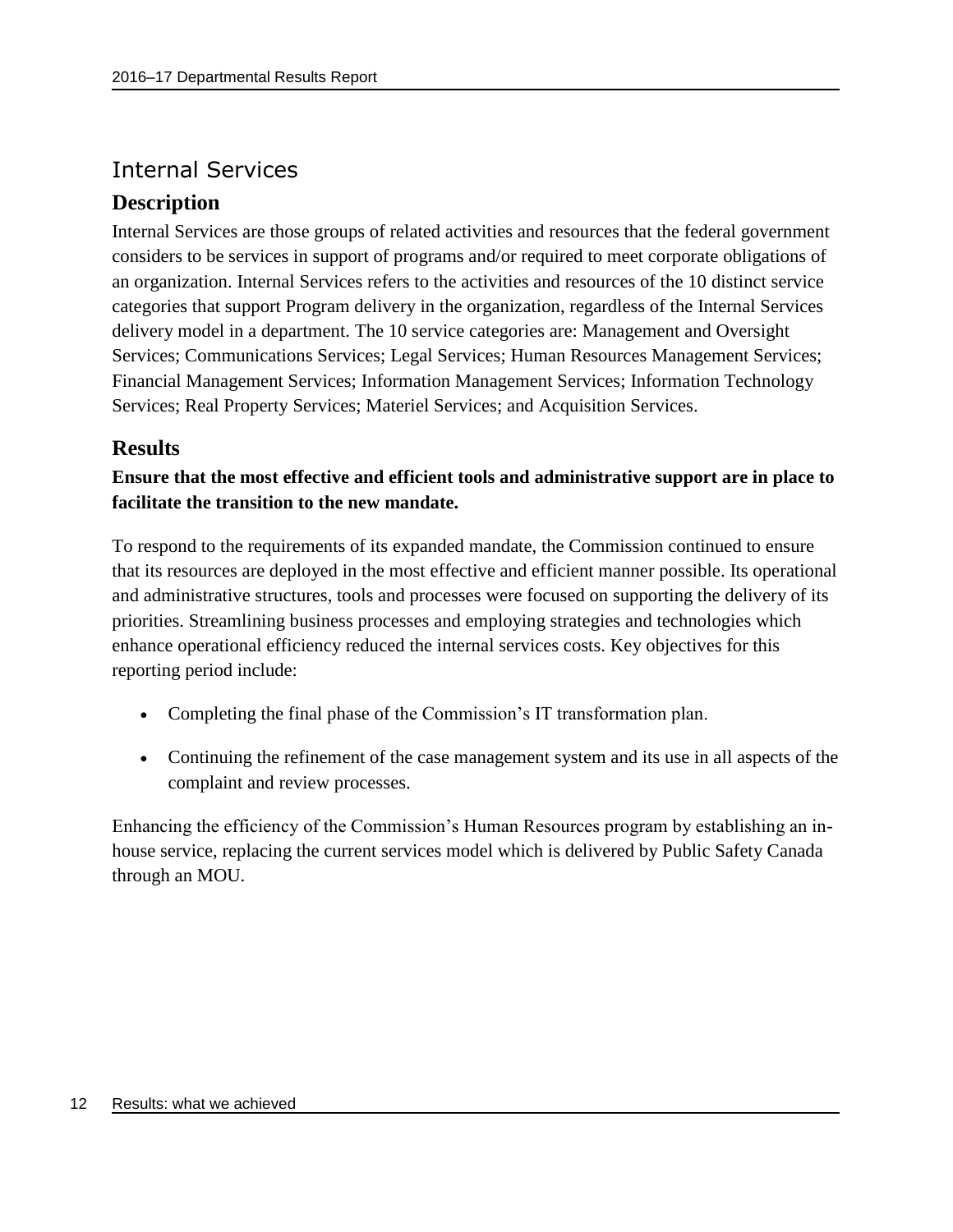## Budgetary financial resources (dollars)

| 2016-17<br><b>Main Estimates</b> | 2016-17<br><b>Planned spending</b> | 2016-17<br>Total authorities<br>available for use | $ 2016 - 17$<br><b>Actual spending</b><br>(authorities used) (actual minus | 2016-17<br><b>Difference</b><br>planned) |
|----------------------------------|------------------------------------|---------------------------------------------------|----------------------------------------------------------------------------|------------------------------------------|
| 3,710,517                        | 3,710,517                          | 2,583,646                                         | 2,512,650                                                                  | (1, 197, 867)                            |

#### Human resources (full-time equivalents)

| 2016-17<br><b>Planned</b> | $ 2016 - 17$<br><b>Actual</b> | $ 2016 - 17$<br><b>Difference</b><br>(actual minus planned) |
|---------------------------|-------------------------------|-------------------------------------------------------------|
| 22                        | 19                            | (3)                                                         |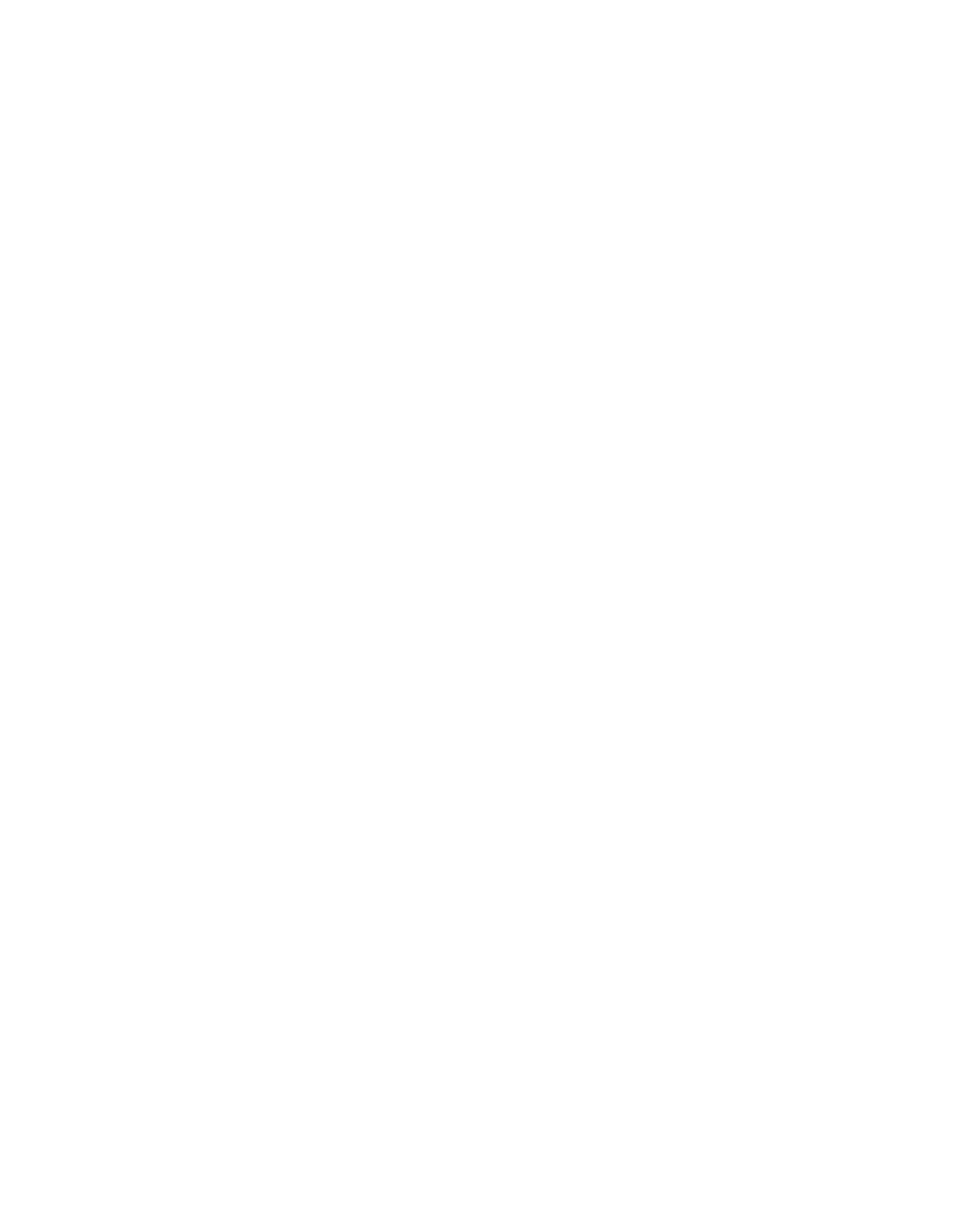## <span id="page-18-0"></span>Analysis of trends in spending and human resources

## <span id="page-18-1"></span>Actual expenditures

Departmental spending trend graph



The Commission's expenditures and planned expenditures have remained stable with no sunsetting funding anticipated.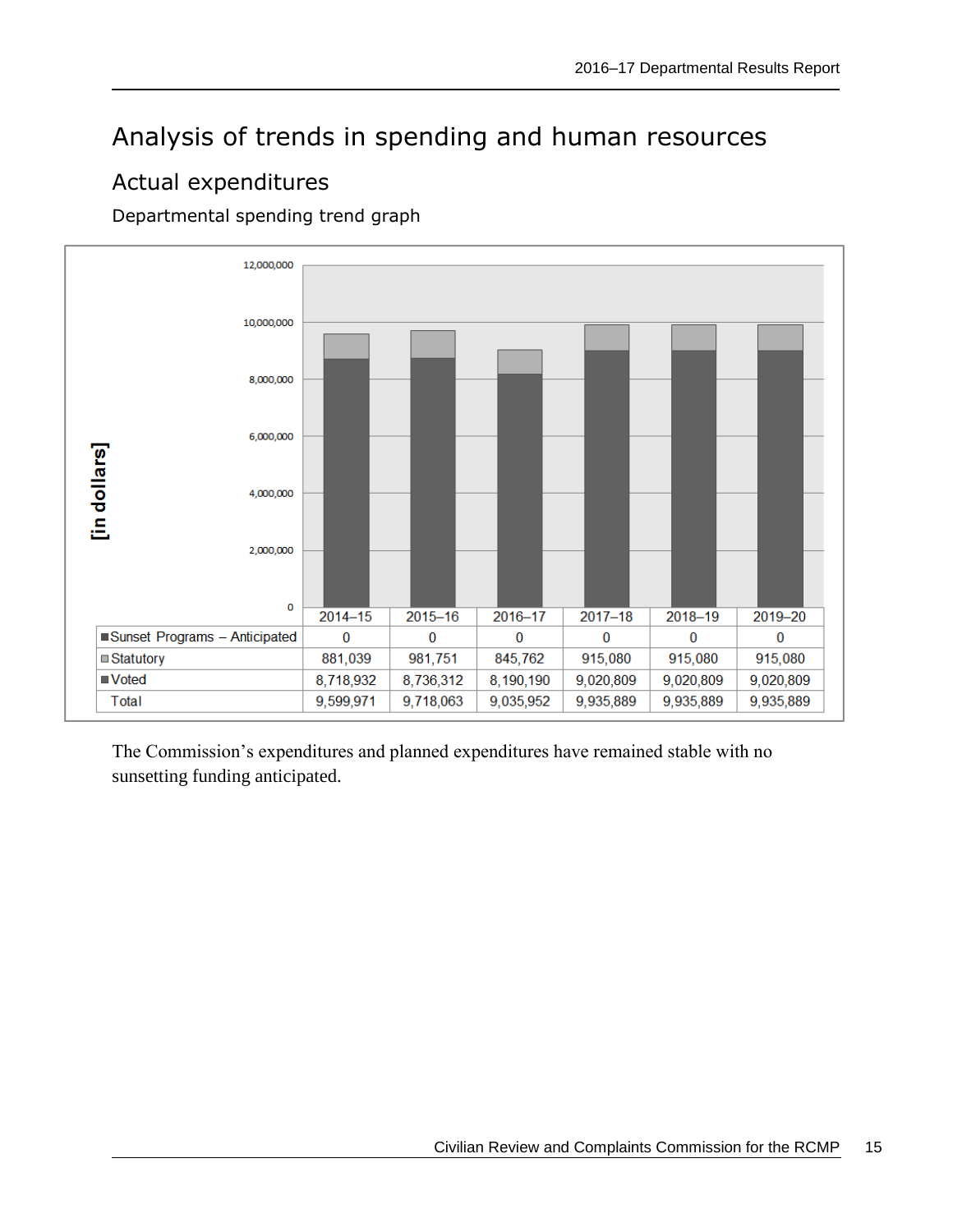| <b>Programs</b><br>and<br><b>Internal</b><br><b>Services</b>                                               | 2016-17<br><b>Main</b><br><b>Estimates</b> | 2016-17<br><b>Planned</b><br>spending | $2017 - 18$<br><b>Planned</b><br>spending | 2018-19<br><b>Planned</b><br>spending | 2016-17<br><b>Total</b><br><b>authorities</b><br>available for<br><b>use</b> | 2016-17<br><b>Actual</b><br>spending<br>(authorities<br>used) | $2015 - 16$<br><b>Actual</b><br>spending<br>authorities)<br>used) | $2014 - 15$<br><b>Actual</b><br>spending<br><i>(authorities)</i><br>used) |
|------------------------------------------------------------------------------------------------------------|--------------------------------------------|---------------------------------------|-------------------------------------------|---------------------------------------|------------------------------------------------------------------------------|---------------------------------------------------------------|-------------------------------------------------------------------|---------------------------------------------------------------------------|
| Civilian<br>Review of<br><b>RCMP</b><br>members'<br>conduct in<br>the<br>performance<br>of their<br>duties | 6,317,800                                  | 6,317,800                             | 7,333,382                                 | 7,333,382                             | 7,739,551                                                                    | 6,523,302                                                     | 6,529,281                                                         | 6,181,112                                                                 |
| <b>Subtotal</b>                                                                                            | 6,317,800                                  | 6,317,800                             | 7,333,382                                 | 7,333,382                             | 7,739,551                                                                    | 6,523,302                                                     | 6,529,281                                                         | 6,181,112                                                                 |
| Internal<br>Services                                                                                       | 3,710,517                                  | 3,710,517                             | 2,602,507                                 | 2,602,507                             | 2,583,646                                                                    | 2,512,650                                                     | 3,118,782                                                         | 3,418,859                                                                 |
| <b>Total</b>                                                                                               | 10,028,317                                 | 10,028,317                            | 9,935,889                                 | 9,935,889                             | 10,323,197                                                                   | 9,035,952                                                     | 9,718,063                                                         | 9,599,971                                                                 |

#### Budgetary performance summary for Programs and Internal Services (dollars)

## <span id="page-19-0"></span>Actual human resources

#### Human resources summary for Programs and Internal Services (full-time equivalents)

| <b>Programs and</b><br><b>Internal Services</b>                                           | $2014 - 15$<br><b>Actual</b> | 2015-16<br><b>Actual</b> | 2016-17<br><b>Planned</b> | 2016-17<br><b>Actual</b> | $2017 - 18$<br><b>Planned</b> | 2018-19<br><b>Planned</b> |
|-------------------------------------------------------------------------------------------|------------------------------|--------------------------|---------------------------|--------------------------|-------------------------------|---------------------------|
| lCivilian review of<br>IRCMP members'<br>conduct in the<br>performance of their<br>duties | 41                           | 45                       | 45                        | 43                       | 45                            | 45                        |
| <b>Subtotal</b>                                                                           | 41                           | 45                       | 45                        | 43                       | 45                            | 45                        |
| Internal Services                                                                         | 18                           | 22                       | 22                        | 19                       | 22                            | 22                        |
| <b>Total</b>                                                                              | 59                           | 67                       | 67                        | 62                       | 67                            | 67                        |

There have been no major changes to the Commission's FTEs.

## <span id="page-19-1"></span>Expenditures by vote

For information on the Civilian Review and Complaints Commission for the RCMP's organizational voted and statutory expenditures, consult the [Public Accounts of Canada 2017.](http://www.tpsgc-pwgsc.gc.ca/recgen/cpc-pac/index-eng.html)<sup>ii</sup>

16 Analysis of trends in spending and human resources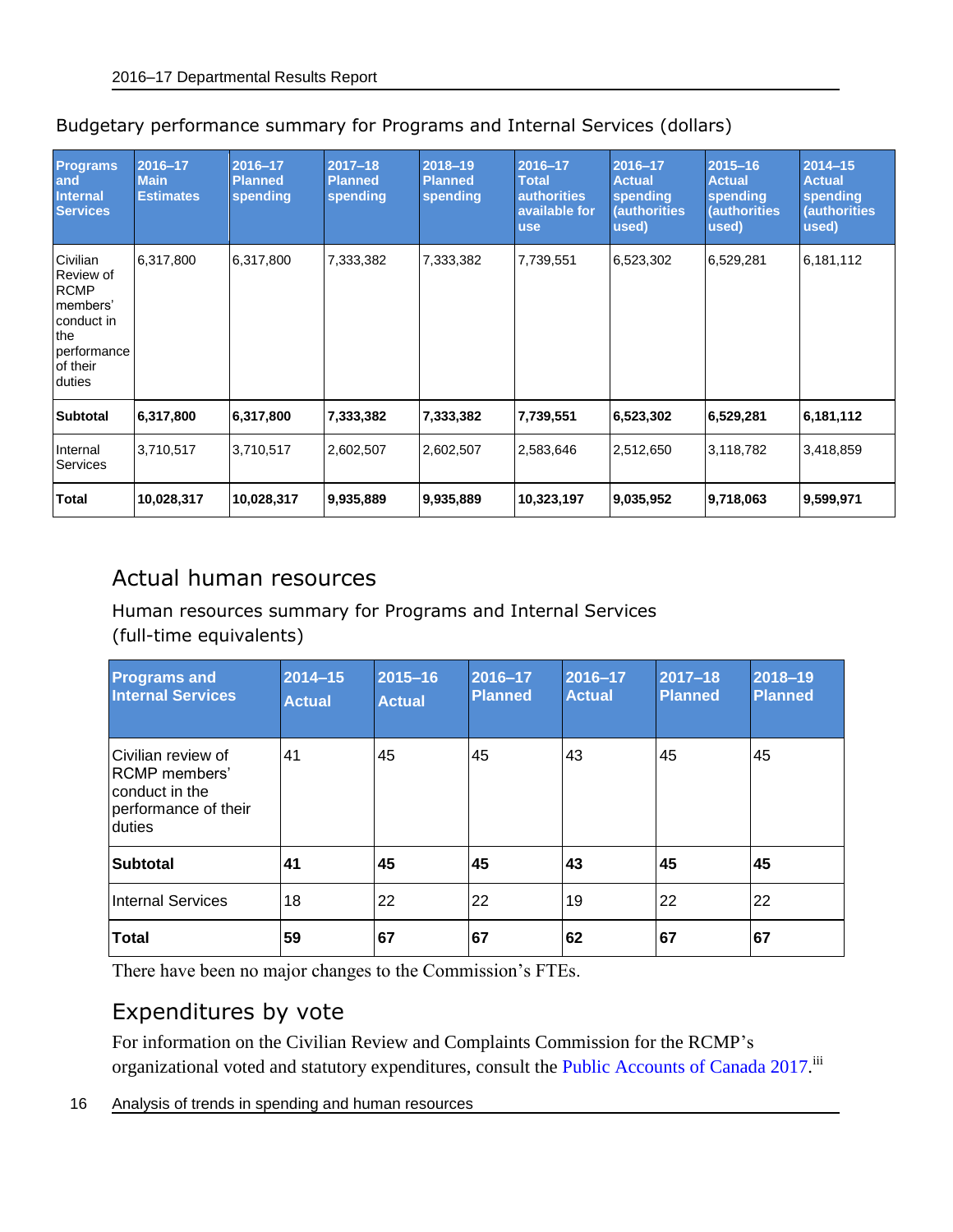## <span id="page-20-0"></span>Alignment of spending with the whole-of-government framework

Alignment of 2016-17 actual spending with the [whole-of-government framework](https://www.tbs-sct.gc.ca/ems-sgd/edb-bdd/index-eng.html#tag-nav/~(current_branch~)iv (dollars)

| Program                                                                              | <b>Spending area</b> | Government of Canada 2016-17<br>activity | <b>Actual spending</b> |
|--------------------------------------------------------------------------------------|----------------------|------------------------------------------|------------------------|
| Civilian review of RCMP<br>members' conduct in the<br>performance of their<br>duties | Social Affairs       | A safe and secure<br>Canada              | 6,523,302              |

#### Total spending by spending area (dollars)

| <b>Spending area</b>  | <b>Total planned spending</b> | <b>Total actual spending</b> |
|-----------------------|-------------------------------|------------------------------|
| Economic affairs      |                               |                              |
| Social affairs        | 6,317,800                     | 6,523,302                    |
| International affairs |                               |                              |
| Government affairs    |                               |                              |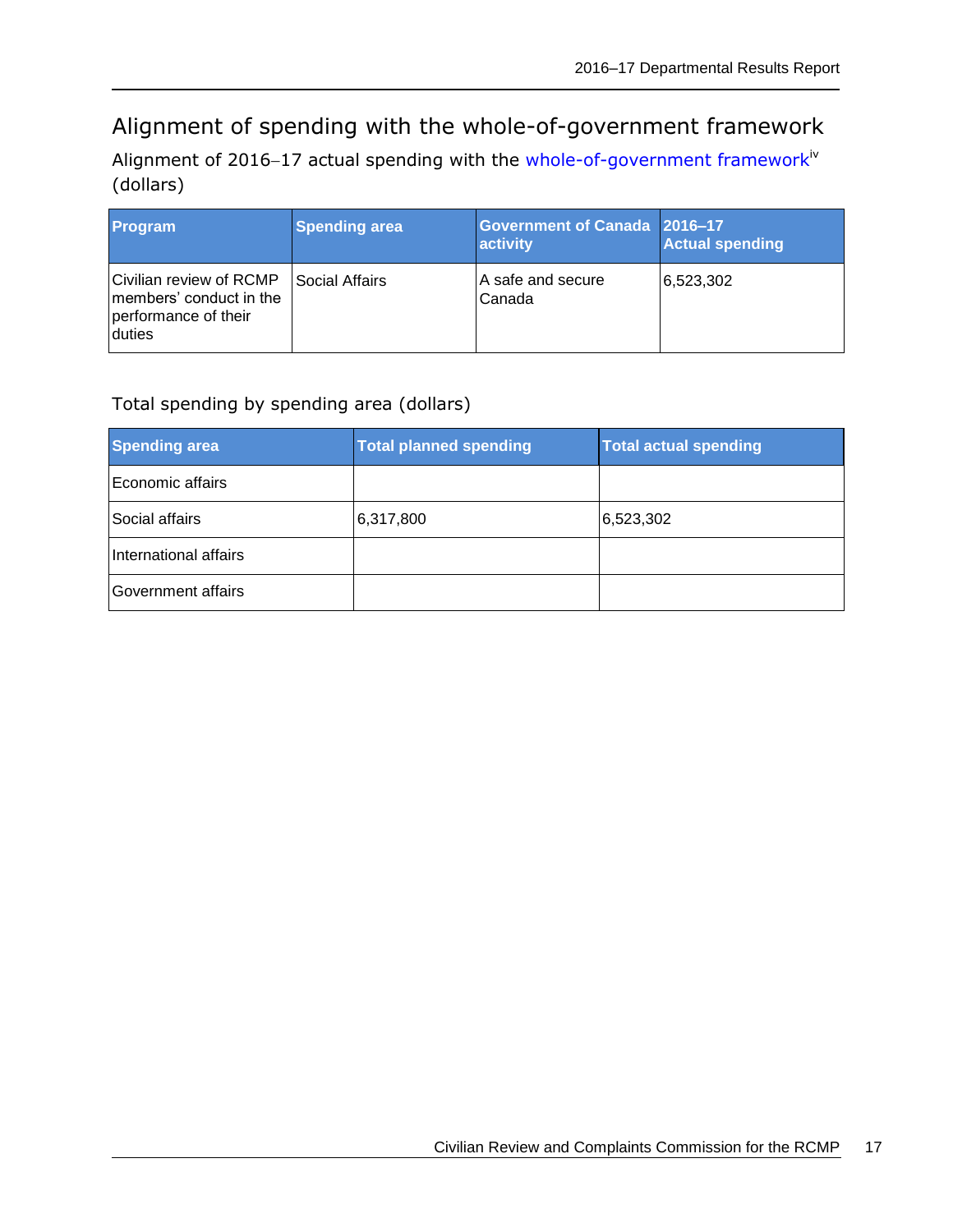## <span id="page-21-0"></span>Financial statements and financial statements highlights

#### <span id="page-21-1"></span>**Financial statements**

The Civilian Review and Complaints Commission for the RCMP's financial statements [unaudited] for the year ended March 31, 2017, are available on the departmental website.

#### <span id="page-21-2"></span>**Financial statements highlights**

Condensed Statement of Operations (unaudited) for the year ended March 31, 2017 (dollars)

| <b>Financial information</b>                                         | 2016-17<br><b>Planned</b><br><b>results</b> | 2016-17<br><b>Actual</b> | $2015 - 16$<br><b>Actual</b> | <b>Difference</b><br>$(2016 - 17)$<br>actual minus<br>2016-17<br>planned) | <b>Difference</b><br>$(2016 - 17)$<br>actual minus<br>2015-16<br>actual) |
|----------------------------------------------------------------------|---------------------------------------------|--------------------------|------------------------------|---------------------------------------------------------------------------|--------------------------------------------------------------------------|
| Total expenses                                                       | 11,146,966                                  | 9,954,689                | 11,058,860                   | (1, 192, 277)                                                             | (1, 104, 171)                                                            |
| <b>Total revenues</b>                                                |                                             |                          |                              |                                                                           |                                                                          |
| Net cost of operations<br>before government<br>funding and transfers |                                             | (129, 248)               | 53,779                       | 129,248                                                                   | (183, 027)                                                               |

#### Condensed Statement of Financial Position (unaudited) as at March 31, 2017 (dollars)

| <b>Financial Information</b>           | 2016-17    | $2015 - 16$ | <b>Difference</b><br>(2016-17 minus)<br>$2015 - 16$ |
|----------------------------------------|------------|-------------|-----------------------------------------------------|
| Total net liabilities                  | 1,551,572  | 1,754,531   | (202, 959)                                          |
| Total net financial assets             | 1.164.859  | 1,125,869   | 38,990                                              |
| Departmental net debt                  | 386,713    | 628,662     | (241, 949)                                          |
| Total non-financial assets 280,504     |            | 393,205     | (112, 701)                                          |
| Departmental net<br>financial position | (106, 209) | (235, 457)  | 129,248                                             |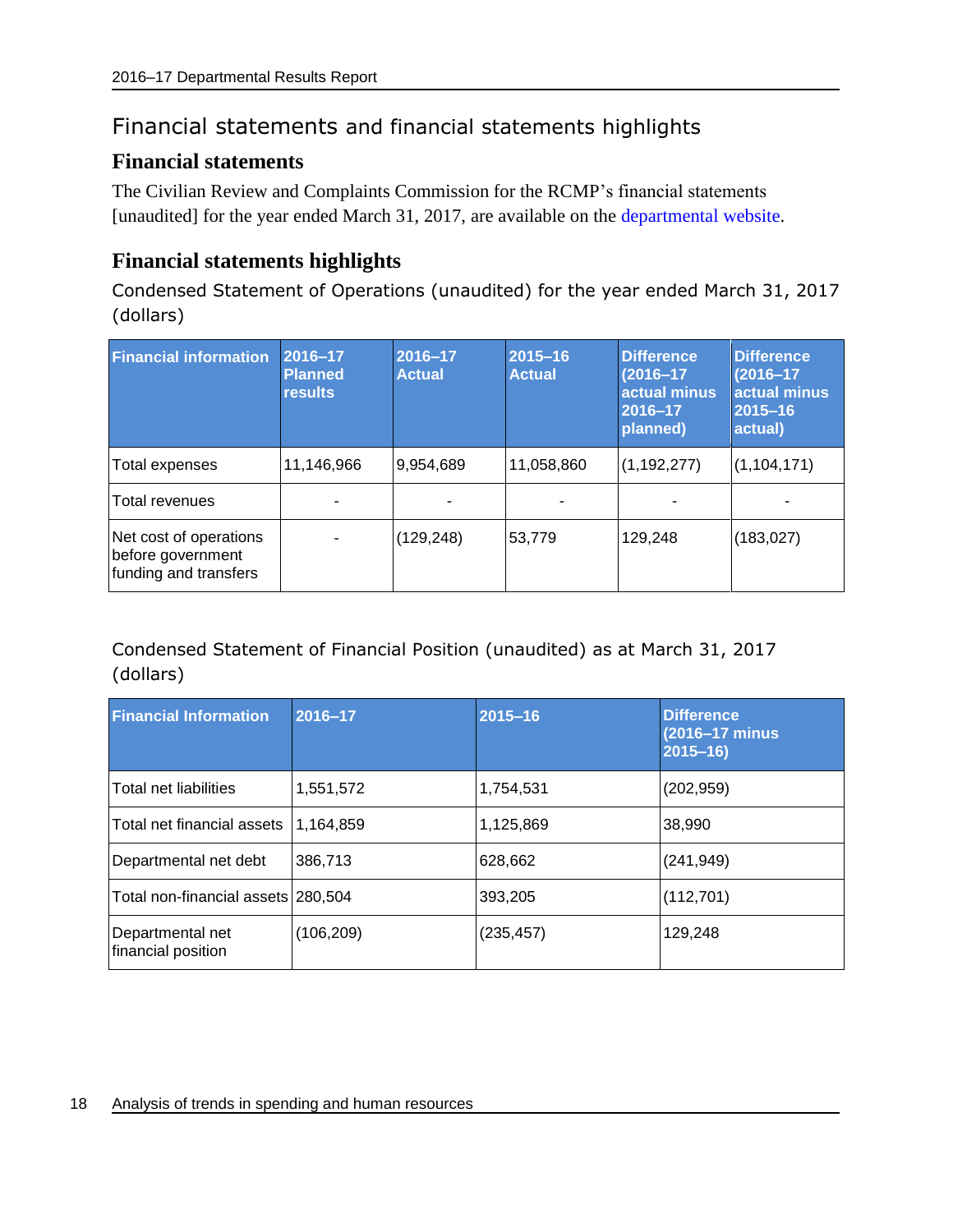## <span id="page-22-0"></span>Supplementary information

### <span id="page-22-1"></span>Corporate information

### <span id="page-22-2"></span>**Organizational profile**

**Appropriate minister[s]:** The Honourable Ralph Goodale, P.C., M.P.

**Institutional head:** Ian McPhail, Q.C.

**Ministerial portfolio:** Public Safety and Emergency Preparedness

**Enabling instrument[s]:** *Royal Canadian Mounted Police Act*

**Year of incorporation / commencement:** 2014

**Other:**

### <span id="page-22-3"></span>**Reporting framework**

The Civilian Review and Complaints Commission for the Royal Canadian Mounted Police Strategic Outcome and Program Alignment Architecture of record for 2016–17 are shown below.

#### **1. Strategic Outcome:** Public Confidence in the RCMP

**1.1 Program:** Civilian review of RCMP members' conduct in the performance of their duties

**Internal Services**

## <span id="page-22-4"></span>Supporting information on lower-level programs

Supporting information on lower-level programs is available on the Civilian Review and Complaints Commission for the RCMP's website.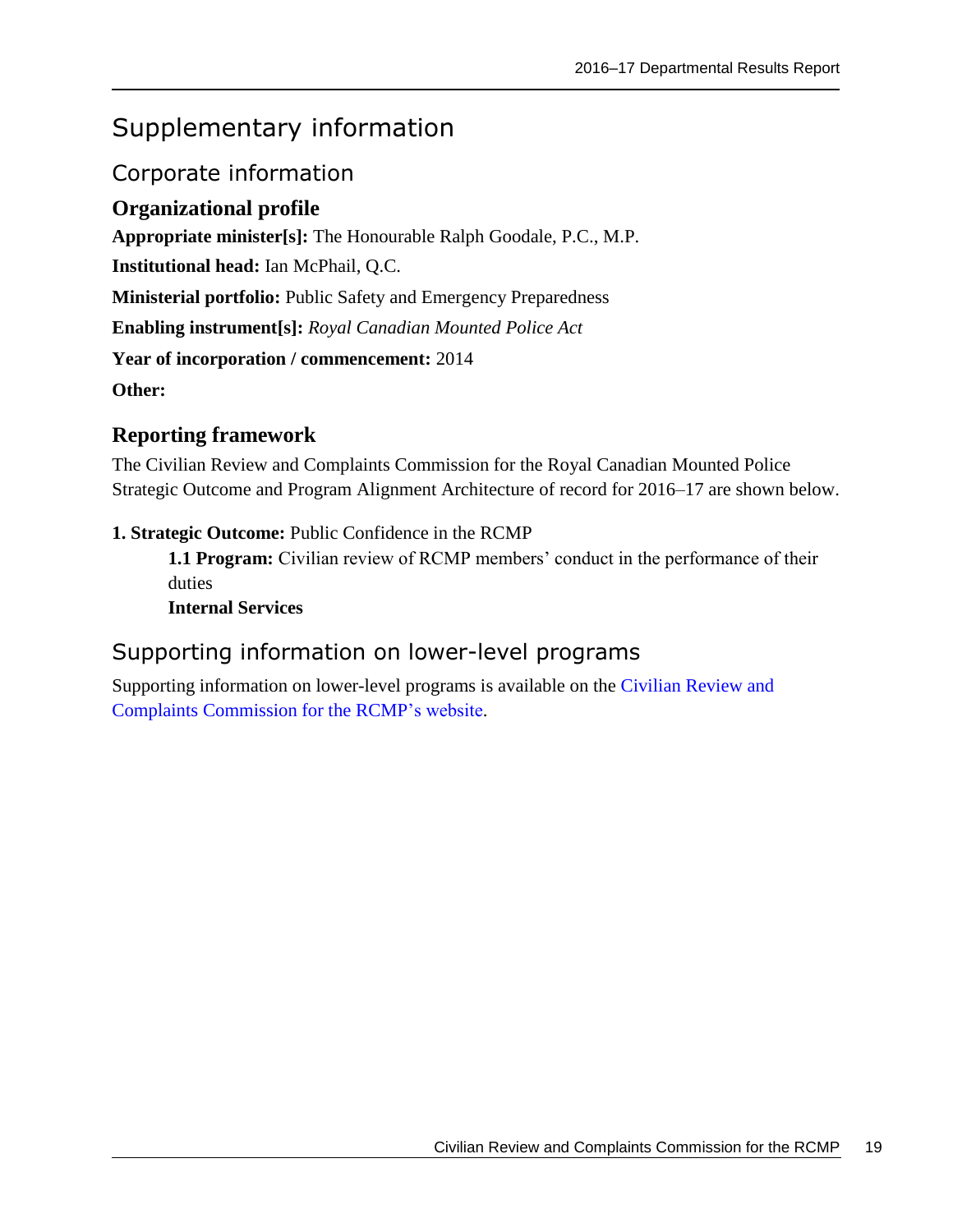## <span id="page-23-0"></span>Supplementary information tables

The Civilian Review and Complaints Commission for the Royal Canadian Mounted Police does not have any supplementary information tables Departmental Sustainable Development Strategy

## <span id="page-23-1"></span>Federal tax expenditures

The tax system can be used to achieve public policy objectives through the application of special measures such as low tax rates, exemptions, deductions, deferrals and credits. The Department of Finance Canada publishes cost estimates and projections for these measures each year in the [Report on Federal Tax Expenditures.](http://www.fin.gc.ca/purl/taxexp-eng.asp)<sup>V</sup> This report also provides detailed background information on tax expenditures, including descriptions, objectives, historical information and references to related federal spending programs. The tax measures presented in this report are the responsibility of the Minister of Finance.

## <span id="page-23-2"></span>Organizational contact information

**E-mail:** [Media@crcc-ccetp.gc.ca](mailto:Media@crcc-ccetp.gc.ca)

**Telephone:**  From anywhere in Canada: 1-800-665-6878 TTY: 1-866-432-5837

**Fax:** 613-952-8045

**Mail:**  P.O. Box 1722, Station B, Ottawa, ON K1P 0B3

**Web:** [http://www.crcc-ccetp.gc.ca](http://www.crcc-ccetp.gc.ca/)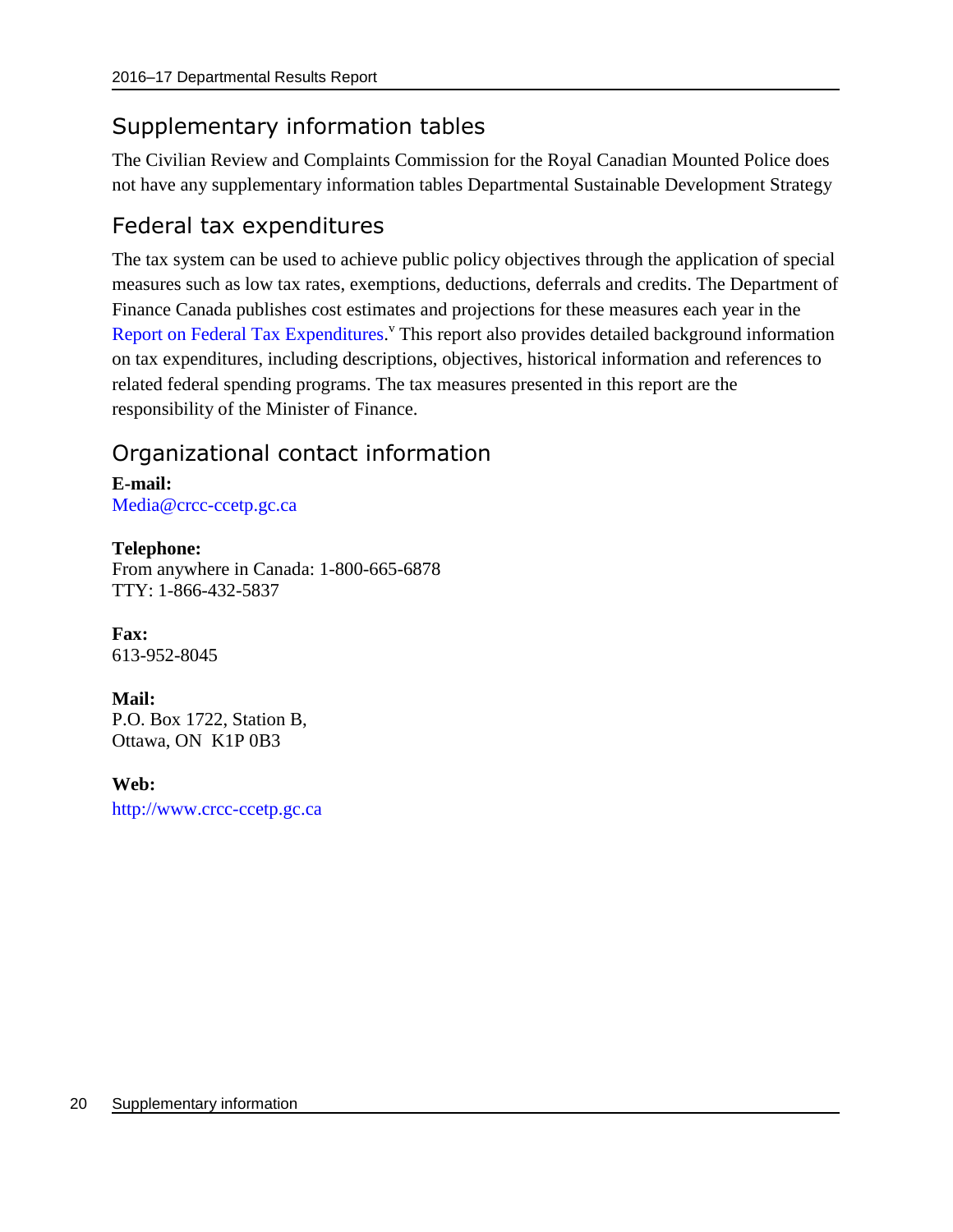## <span id="page-24-0"></span>Appendix: definitions

#### **appropriation (crédit)**

Any authority of Parliament to pay money out of the Consolidated Revenue Fund.

#### **budgetary expenditures (dépenses budgétaires)**

Operating and capital expenditures; transfer payments to other levels of government, organizations or individuals; and payments to Crown corporations.

#### **Core Responsibility (responsabilité essentielle)**

An enduring function or role performed by a department. The intentions of the department with respect to a Core Responsibility are reflected in one or more related Departmental Results that the department seeks to contribute to or influence.

#### **Departmental Plan (Plan ministériel)**

Provides information on the plans and expected performance of appropriated departments over a three-year period. Departmental Plans are tabled in Parliament each spring.

#### **Departmental Result (résultat ministériel)**

A Departmental Result represents the change or changes that the department seeks to influence. A Departmental Result is often outside departments' immediate control, but it should be influenced by program-level outcomes.

#### **Departmental Result Indicator (indicateur de résultat ministériel)**

A factor or variable that provides a valid and reliable means to measure or describe progress on a Departmental Result.

#### **Departmental Results Framework (cadre ministériel des résultats)**

Consists of the department's Core Responsibilities, Departmental Results and Departmental Result Indicators.

#### **Departmental Results Report (Rapport sur les résultats ministériels)**

Provides information on the actual accomplishments against the plans, priorities and expected results set out in the corresponding Departmental Plan.

#### **Evaluation (évaluation)**

In the Government of Canada, the systematic and neutral collection and analysis of evidence to judge merit, worth or value. Evaluation informs decision making, improvements, innovation and accountability. Evaluations typically focus on programs, policies and priorities and examine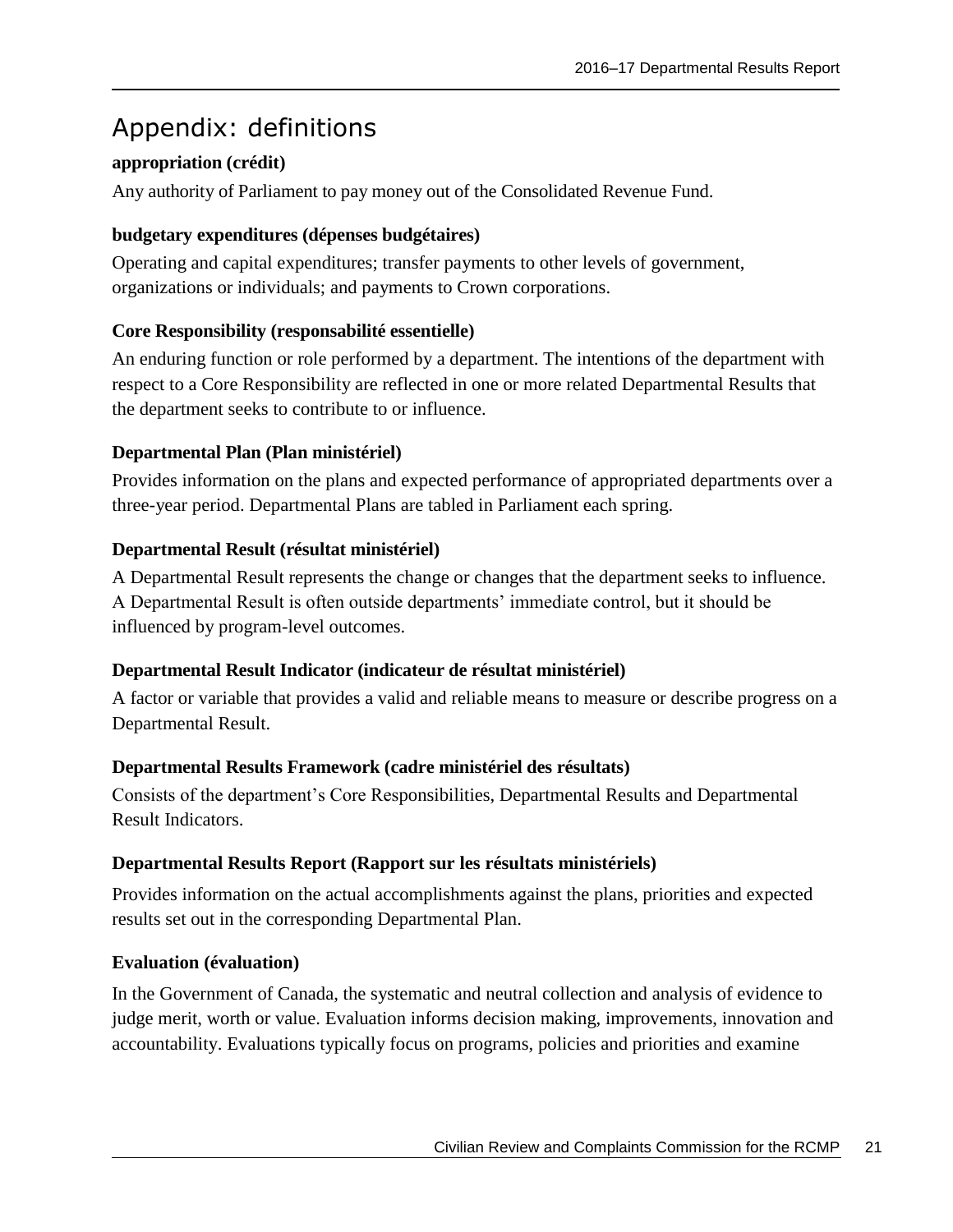questions related to relevance, effectiveness and efficiency. Depending on user needs, however, evaluations can also examine other units, themes and issues, including alternatives to existing interventions. Evaluations generally employ social science research methods.

#### **full-time equivalent (équivalent temps plein)**

A measure of the extent to which an employee represents a full person-year charge against a departmental budget. Full-time equivalents are calculated as a ratio of assigned hours of work to scheduled hours of work. Scheduled hours of work are set out in collective agreements.

#### **government-wide priorities (priorités pangouvernementales)**

For the purpose of the 2016–17 Departmental Results Report, government-wide priorities refers to those high-level themes outlining the government's agenda in the 2015 Speech from the Throne, namely: Growth for the Middle Class; Open and Transparent Government; A Clean Environment and a Strong Economy; Diversity is Canada's Strength; and Security and Opportunity.

#### **horizontal initiatives (initiative horizontale)**

An initiative where two or more federal organizations, through an approved funding agreement, work toward achieving clearly defined shared outcomes, and which has been designated (for example, by Cabinet or a central agency) as a horizontal initiative for managing and reporting purposes.

#### **Management, Resources and Results Structure (Structure de la gestion, des ressources et des résultats)**

A comprehensive framework that consists of an organization's inventory of programs, resources, results, performance indicators and governance information. Programs and results are depicted in their hierarchical relationship to each other and to the Strategic Outcome(s) to which they contribute. The Management, Resources and Results Structure is developed from the Program Alignment Architecture.

#### **non-budgetary expenditures (dépenses non budgétaires)**

Net outlays and receipts related to loans, investments and advances, which change the composition of the financial assets of the Government of Canada.

#### **performance (rendement)**

What an organization did with its resources to achieve its results, how well those results compare to what the organization intended to achieve, and how well lessons learned have been identified.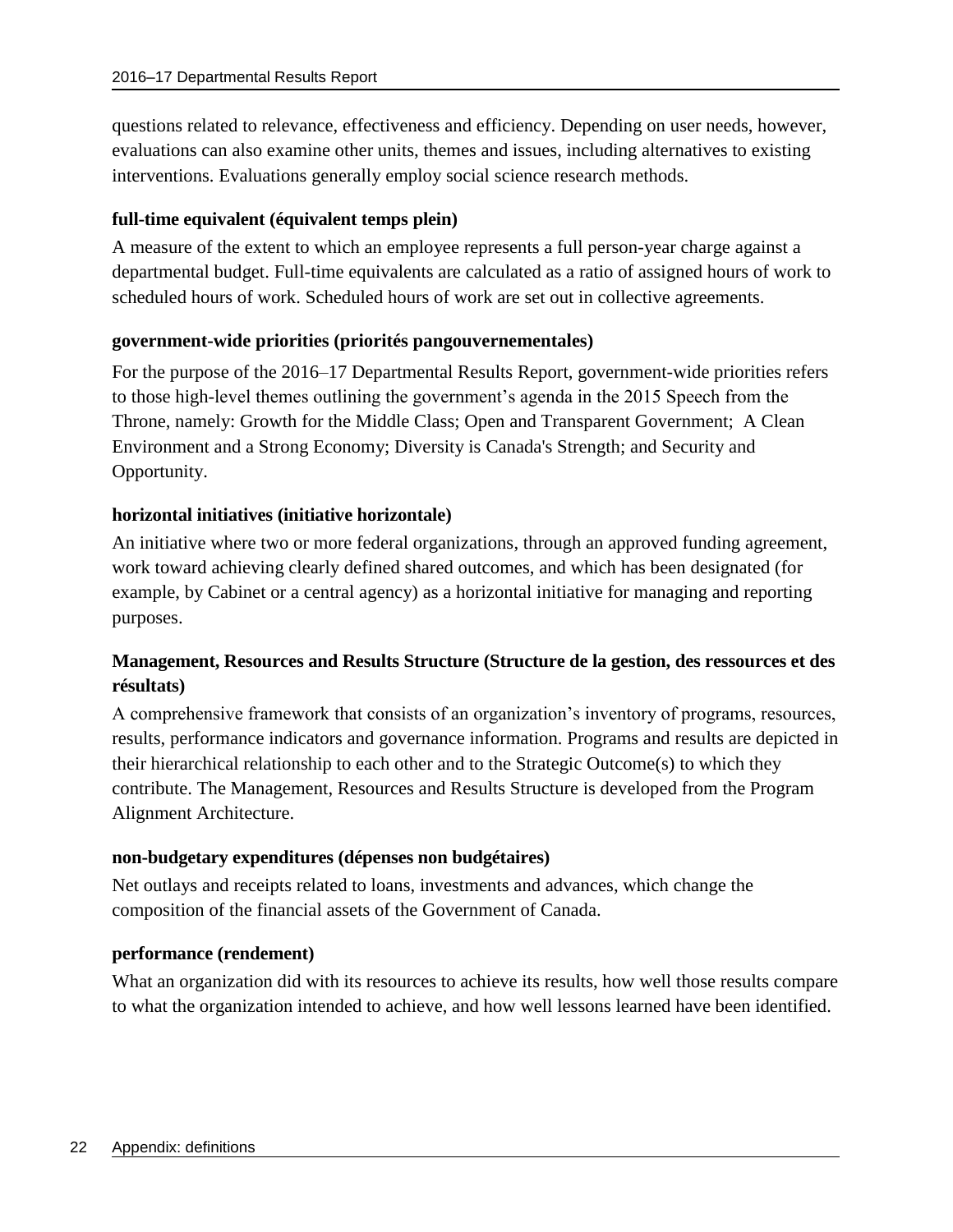#### **performance indicator (indicateur de rendement)**

A qualitative or quantitative means of measuring an output or outcome, with the intention of gauging the performance of an organization, program, policy or initiative respecting expected results.

#### **performance reporting (production de rapports sur le rendement)**

The process of communicating evidence-based performance information. Performance reporting supports decision making, accountability and transparency.

#### **planned spending (dépenses prévues)**

For Departmental Plans and Departmental Results Reports, planned spending refers to those amounts that receive Treasury Board approval by February 1. Therefore, planned spending may include amounts incremental to planned expenditures presented in the Main Estimates.

A department is expected to be aware of the authorities that it has sought and received. The determination of planned spending is a departmental responsibility, and departments must be able to defend the expenditure and accrual numbers presented in their Departmental Plans and Departmental Results Reports.

#### **plans (plans)**

The articulation of strategic choices, which provides information on how an organization intends to achieve its priorities and associated results. Generally a plan will explain the logic behind the strategies chosen and tend to focus on actions that lead up to the expected result.

#### **priorities (priorité)**

Plans or projects that an organization has chosen to focus and report on during the planning period. Priorities represent the things that are most important or what must be done first to support the achievement of the desired Strategic Outcome(s).

#### **program (programme)**

A group of related resource inputs and activities that are managed to meet specific needs and to achieve intended results and that are treated as a budgetary unit.

#### **Program Alignment Architecture (architecture d'alignement des programmes)**

A structured inventory of an organization's programs depicting the hierarchical relationship between programs and the Strategic Outcome(s) to which they contribute.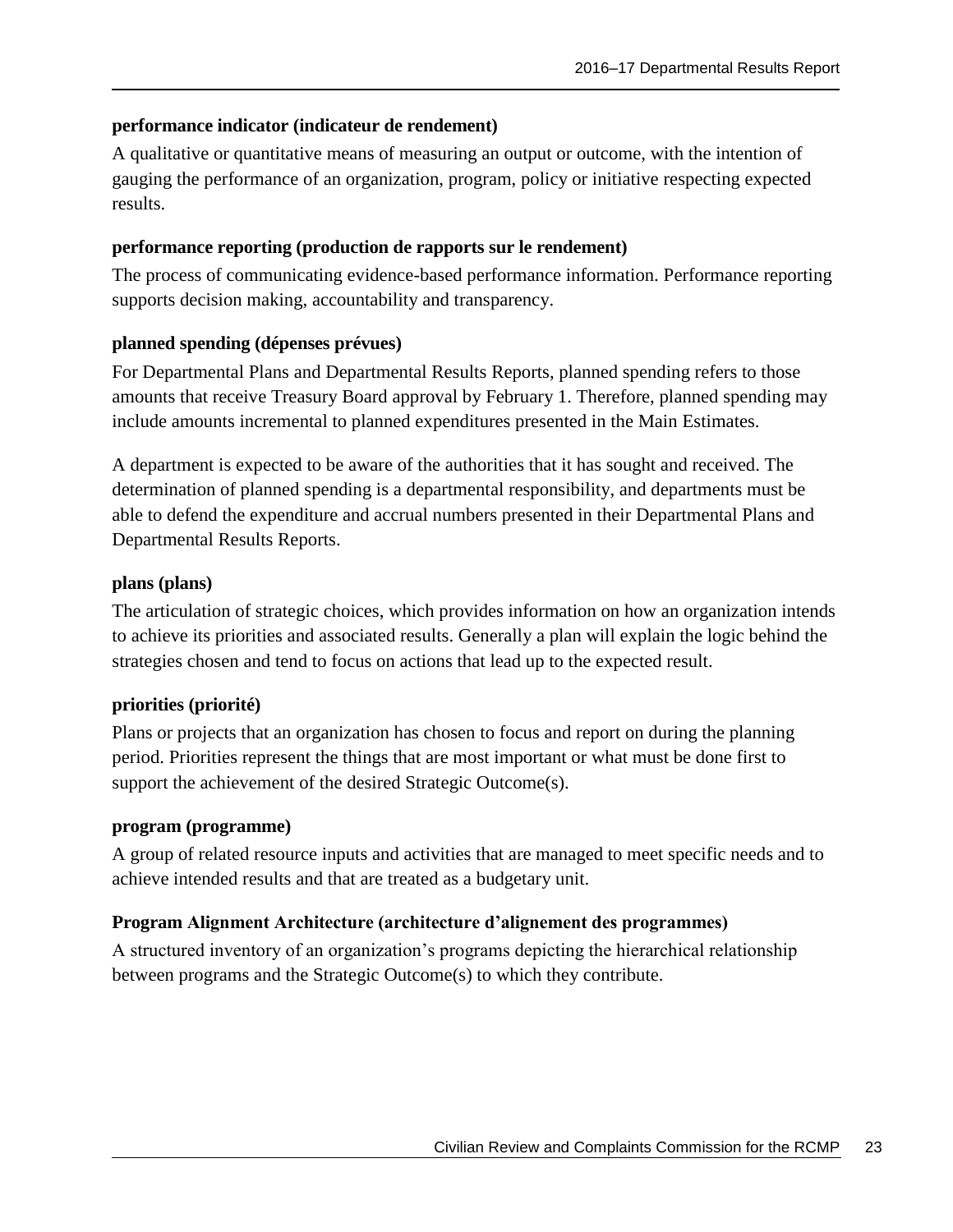#### **results (résultat)**

An external consequence attributed, in part, to an organization, policy, program or initiative. Results are not within the control of a single organization, policy, program or initiative; instead they are within the area of the organization's influence.

#### **statutory expenditures (dépenses législatives)**

Expenditures that Parliament has approved through legislation other than appropriation acts. The legislation sets out the purpose of the expenditures and the terms and conditions under which they may be made.

#### **Strategic Outcome (résultat stratégique)**

A long-term and enduring benefit to Canadians that is linked to the organization's mandate, vision and core functions.

#### **sunset program (programme temporisé)**

A time-limited program that does not have an ongoing funding and policy authority. When the program is set to expire, a decision must be made whether to continue the program. In the case of a renewal, the decision specifies the scope, funding level and duration.

#### **target (cible)**

A measurable performance or success level that an organization, program or initiative plans to achieve within a specified time period. Targets can be either quantitative or qualitative.

#### **voted expenditures (dépenses votées)**

Expenditures that Parliament approves annually through an Appropriation Act. The Vote wording becomes the governing conditions under which these expenditures may be made.